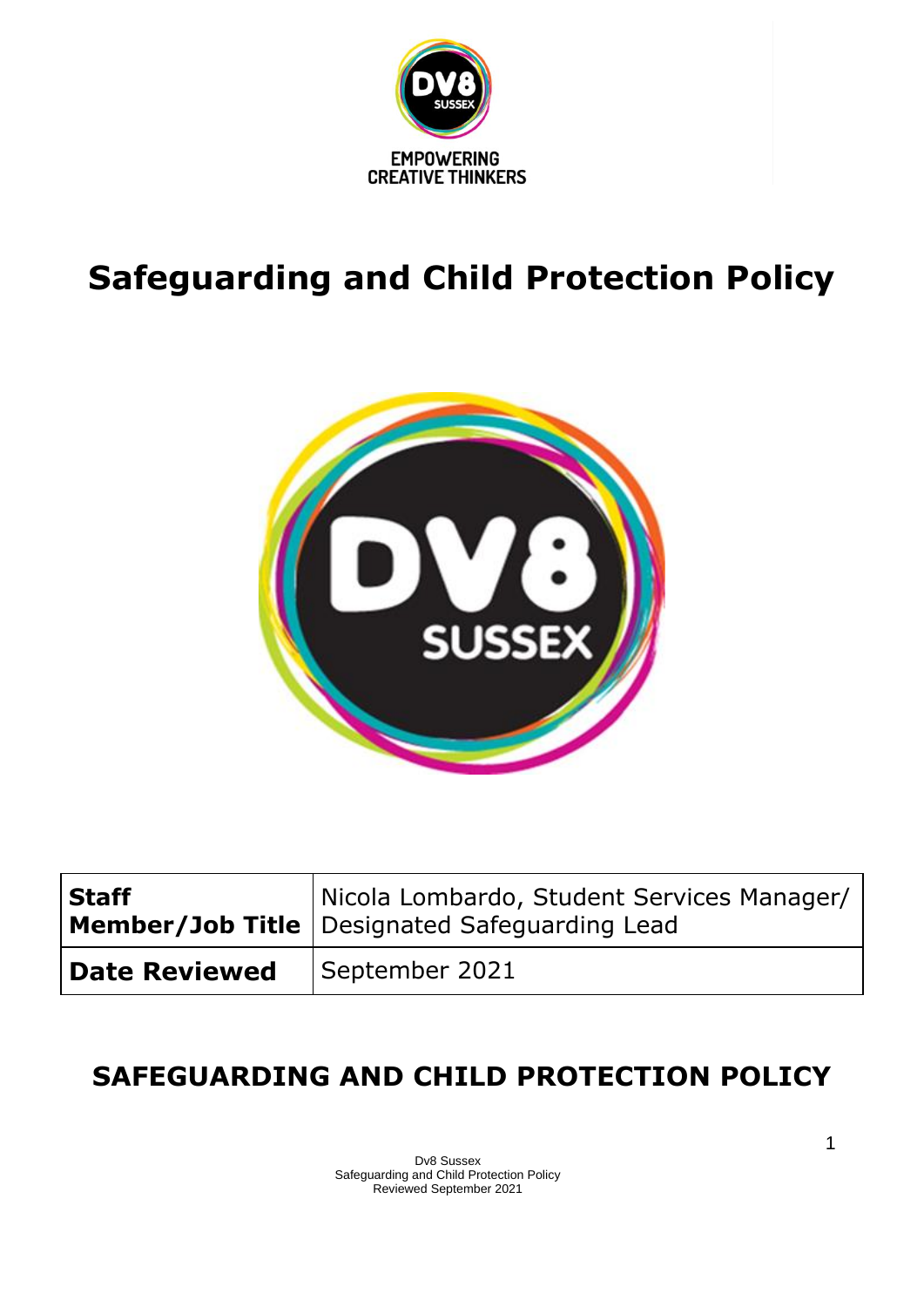

## **Introduction**

The aim of this policy is to provide an effective whole organisation safeguarding policy, which provides clear direction to staff and others about expected behaviour when dealing with safeguarding issues.

This policy also makes explicit Dv8's commitment to the development of good practice and sound procedures, ensuring that safeguarding concerns, referrals and monitoring are handled sensitively and professionally, supporting the needs of the learner.

Dv8 Sussex takes seriously its responsibility to protect and safeguard the welfare of children and young people in its care and this policy applies to all students, staff, volunteers and visitors to Dv8 Sussex.

We strive to ensure that all learners and staff at Dv8 are treated in line with our Equality and Diversity Policy and feel safe and supported at all times.

There are four main themes to our safeguarding policy:

- **Prevention** through the creation of a positive atmosphere and the teaching and pastoral support offered to learners.
- **Protection** by following agreed procedures, ensuring staff are trained and supported to respond appropriately and sensitively to safeguarding concerns.
- **Support** is provided to learners and staff who may be affected by safeguarding concerns or issues arising from them.
- **Safe** recruitment practices to ensure that any staff member or volunteer is recruited according to our overall Safeguarding Policy.

All staff and students at Dv8 understand that

## "Safeguarding Children is everyone's responsibility"

## **Contents**

- 1. Dv8 Safeguarding Key contacts
- 2. [Po](https://docs.google.com/document/d/105xqpBPpT-WmfWW-MZjwm4p3wxIXCNVT3QZhVWCc0wQ/edit#heading=h.1fob9te)licy and Legal Background
- 3. Roles and Responsibilities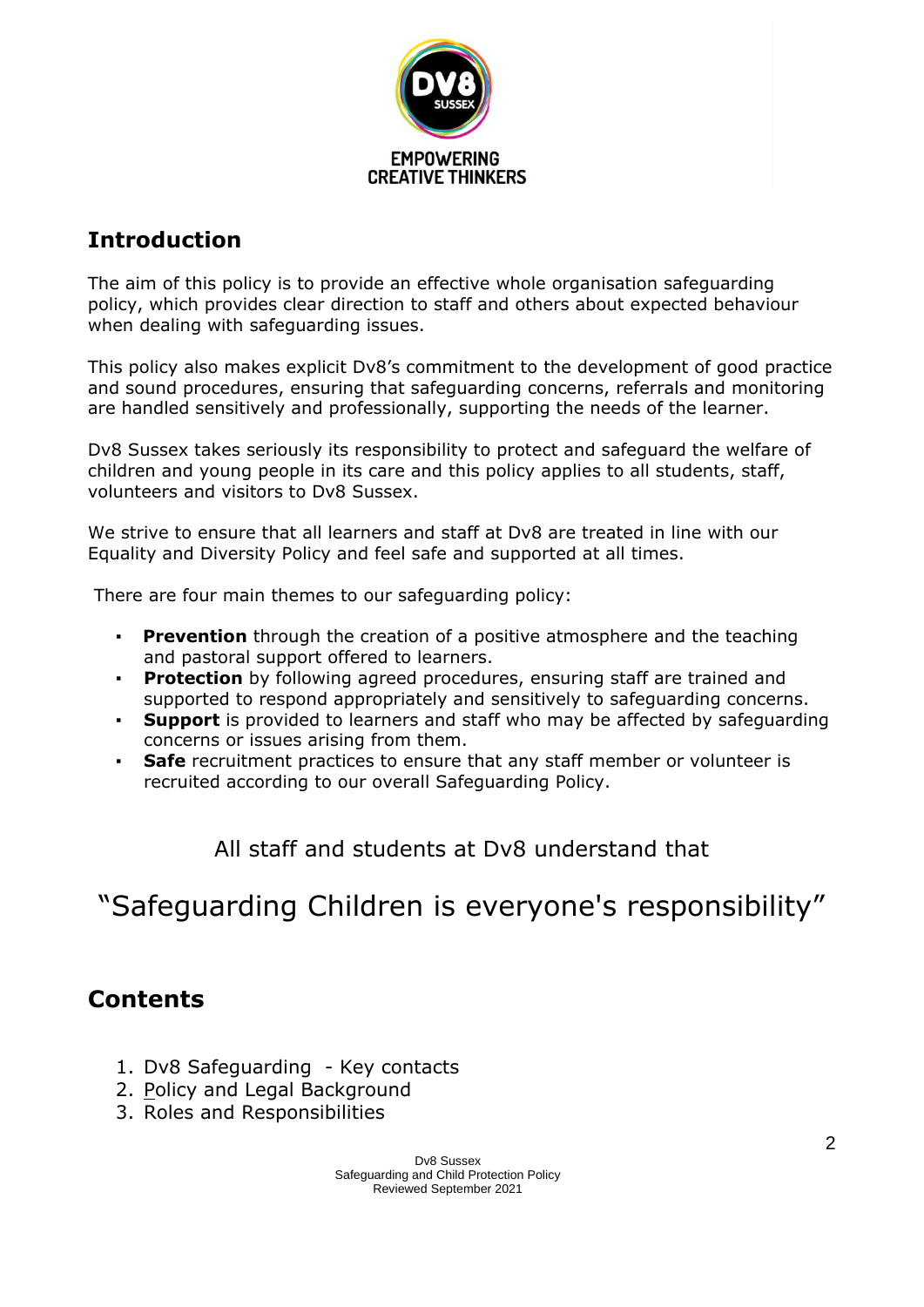

- 4. Child Protection Procedures
- 5. [Sa](https://docs.google.com/document/d/105xqpBPpT-WmfWW-MZjwm4p3wxIXCNVT3QZhVWCc0wQ/edit#heading=h.1t3h5sf)fe Staffing
- 6. Confidentiality
- 7. Health and Safety
- 8. Whistle Blowing
- 9. PREVENT
- 10.Record Keeping and Monitoring
- 11. Attendance at Safeguarding Conferences
- 12. [Work Experience Placements](https://docs.google.com/document/d/105xqpBPpT-WmfWW-MZjwm4p3wxIXCNVT3QZhVWCc0wQ/edit#heading=h.3rdcrjn)
- 13. [Online Safety](https://docs.google.com/document/d/105xqpBPpT-WmfWW-MZjwm4p3wxIXCNVT3QZhVWCc0wQ/edit#heading=h.3as4poj)
- 14[.Risk Assessments](https://docs.google.com/document/d/105xqpBPpT-WmfWW-MZjwm4p3wxIXCNVT3QZhVWCc0wQ/edit#heading=h.1pxezwc)
- 15. [Allegations against Staff](https://docs.google.com/document/d/105xqpBPpT-WmfWW-MZjwm4p3wxIXCNVT3QZhVWCc0wQ/edit#heading=h.49x2ik5)
- 16. [Po](https://docs.google.com/document/d/105xqpBPpT-WmfWW-MZjwm4p3wxIXCNVT3QZhVWCc0wQ/edit#heading=h.2p2csry)licy Review

## 17. APPENDIX A - [Child Protection and Safeguarding Procedures](https://docs.google.com/document/d/105xqpBPpT-WmfWW-MZjwm4p3wxIXCNVT3QZhVWCc0wQ/edit#heading=h.147n2zr)

- Definitions
- Categories of Abuse
- Specific Safeguarding Issues
- Recognition What To Look For
- Peer on Peer Abuse Managing Allegations of Abuse Made Against Other Children
- Children's Services Threshold Document
- What Action To Take If You Have Concerns About A Child
- Dealing With A Disclosure Made By A Child Advice For All Members Of **Staff**
- Discussing Concerns with the Family and the Child Advice for the DSL
- Early Help for Children and Families
- Front Door For Families Responses to Concerns About A Child
- Information Sharing and Consent
- Record Keeping
- Professional Challenge and Disagreements
- Safer Recruitment
- Staff Code of Conduct

## **1.Key contacts**

| <b>Role</b> | <b>Name</b> | <b>Contact details</b> |
|-------------|-------------|------------------------|
|             |             |                        |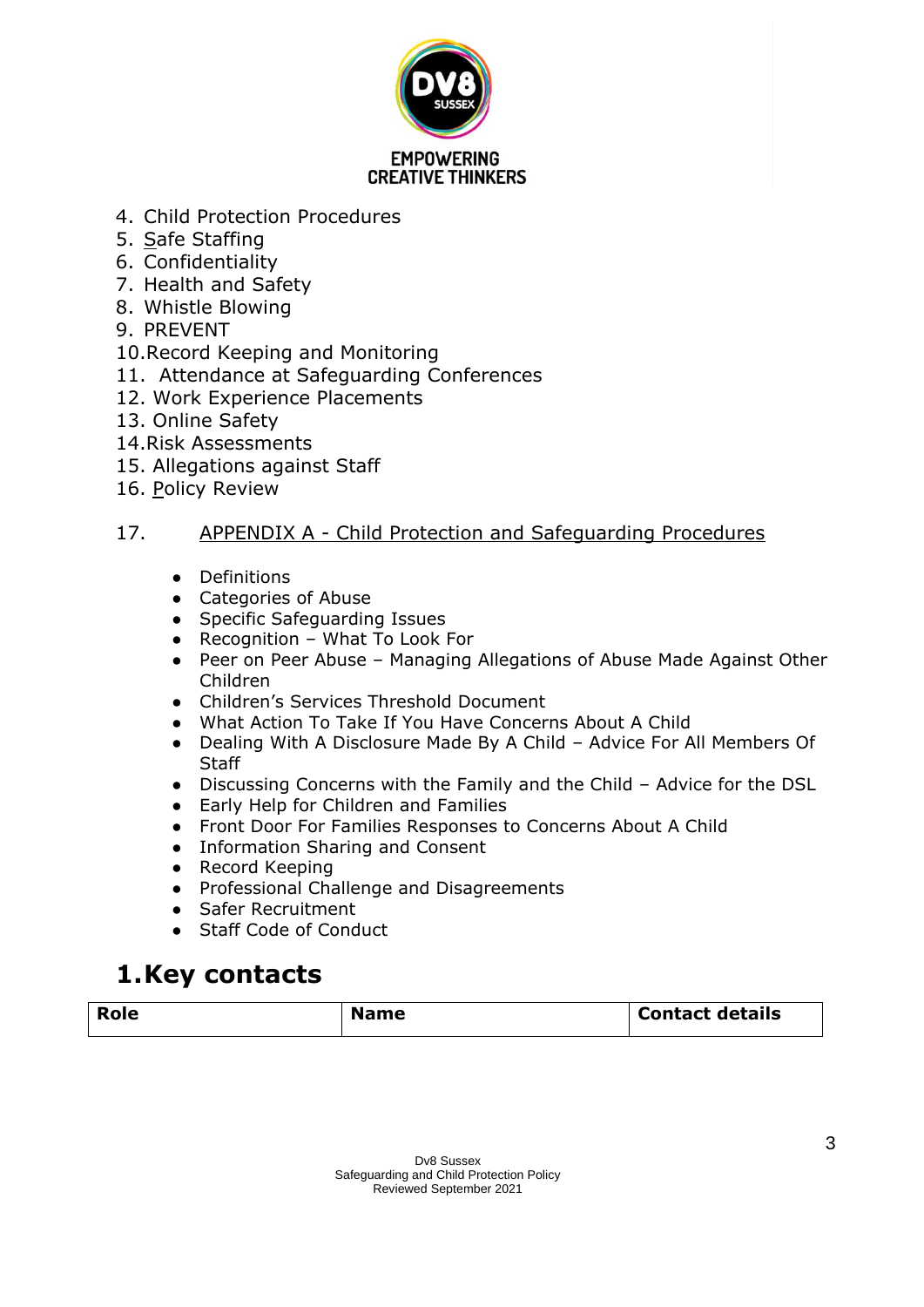

| Designated Safeguarding<br>Lead & Prevent Officer<br>(Brighton & Bexhill) | Nicola Lombardo -<br><b>Student Services Manager</b>                    | 01273 550432<br>07511 347095 |
|---------------------------------------------------------------------------|-------------------------------------------------------------------------|------------------------------|
| Deputy Designated<br>Safeguarding Leads<br>(Brighton & Bexhill)           | Hannah Sapsford<br><b>Operations Manager</b><br>Jim Sharpe<br>Principal | 01273 550432                 |
| Pastoral and Wellbeing<br>Lead<br>(Brighton)                              | James Tooley<br>Student Services Co-ordinator                           | 01273 550432                 |
| Pastoral and Wellbeing<br>Lead<br>(Bexhill)                               | Rachael Kamara<br>Student Services Co-ordinator                         | 01424 213890                 |

٦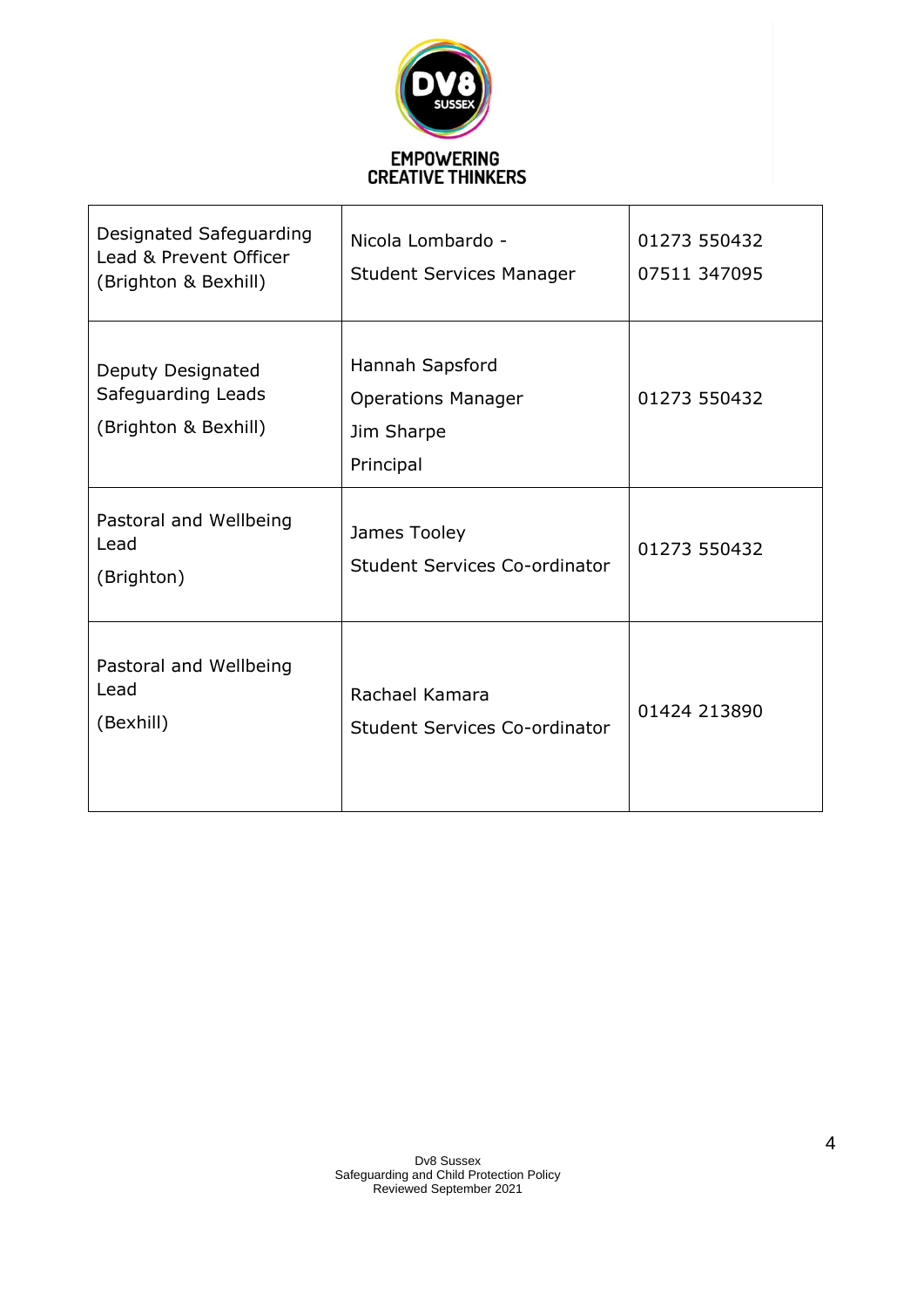

## **Local Authority Contacts for Child Protection And Safeguarding**

| Local Authority Designated   | Brighton & Hove - Darrel Clews                                                                                                                                                      | 01273 295643                                             |
|------------------------------|-------------------------------------------------------------------------------------------------------------------------------------------------------------------------------------|----------------------------------------------------------|
| Officer - LADO               | East Sussex - Amanda Glover                                                                                                                                                         | 01323 747363                                             |
| (Staff allegations only)     | West Sussex - Miriam Williams<br>/Donna Tomlinson                                                                                                                                   | 0330 222 6450                                            |
|                              | <b>Brighton &amp; Hove City Council</b>                                                                                                                                             |                                                          |
|                              | Multi Agency Safeguarding Hub<br>(MASH) / Front Door for Families                                                                                                                   | 01273 290400<br>(Out Of Hours                            |
|                              | <b>Phone: 01273 290400</b>                                                                                                                                                          | <b>Duty Service</b><br>01273 335905)                     |
| Children's Social Care - for | <b>Email: FrontDoorforFamilies@brighton-</b><br>hove.gov.uk                                                                                                                         |                                                          |
| all referrals                | <b>East Sussex County Council</b>                                                                                                                                                   |                                                          |
|                              | Single Point of Advice (SPoA)                                                                                                                                                       |                                                          |
|                              | Mon-Thurs 8.30am-5pm and Fri                                                                                                                                                        | 01323 464222                                             |
|                              | 8.30am-4.30pm.                                                                                                                                                                      | (Out Of Hours<br><b>Duty Service</b><br>01273 335906)    |
|                              | Phone: 01323 464222                                                                                                                                                                 |                                                          |
|                              | Email: $0-$<br>19.SPOA@eastsussex.gov.uk or 0-<br><u>19.SPOA@eastsussex.gcsx.gov.uk</u>                                                                                             |                                                          |
|                              | <b>West Sussex County Council</b>                                                                                                                                                   |                                                          |
|                              | <b>West-Sussex's Integrated Front</b><br>Door<br><b>Phone</b> 01403 229900<br><b>Email</b><br>WSChildrenservices@westsussex.q                                                       | Monday to Friday<br>between 9am-<br>5pm: 01403<br>229900 |
|                              | ov.uk<br>Referrals via the online form<br>https://www.westsussex.gov.uk/e<br>ducation-children-and-<br>families/keeping-children-<br>safe/raise-a-concern-about-a-<br><u>child/</u> | out of hours'<br>emergency team:<br>0330 222 6664        |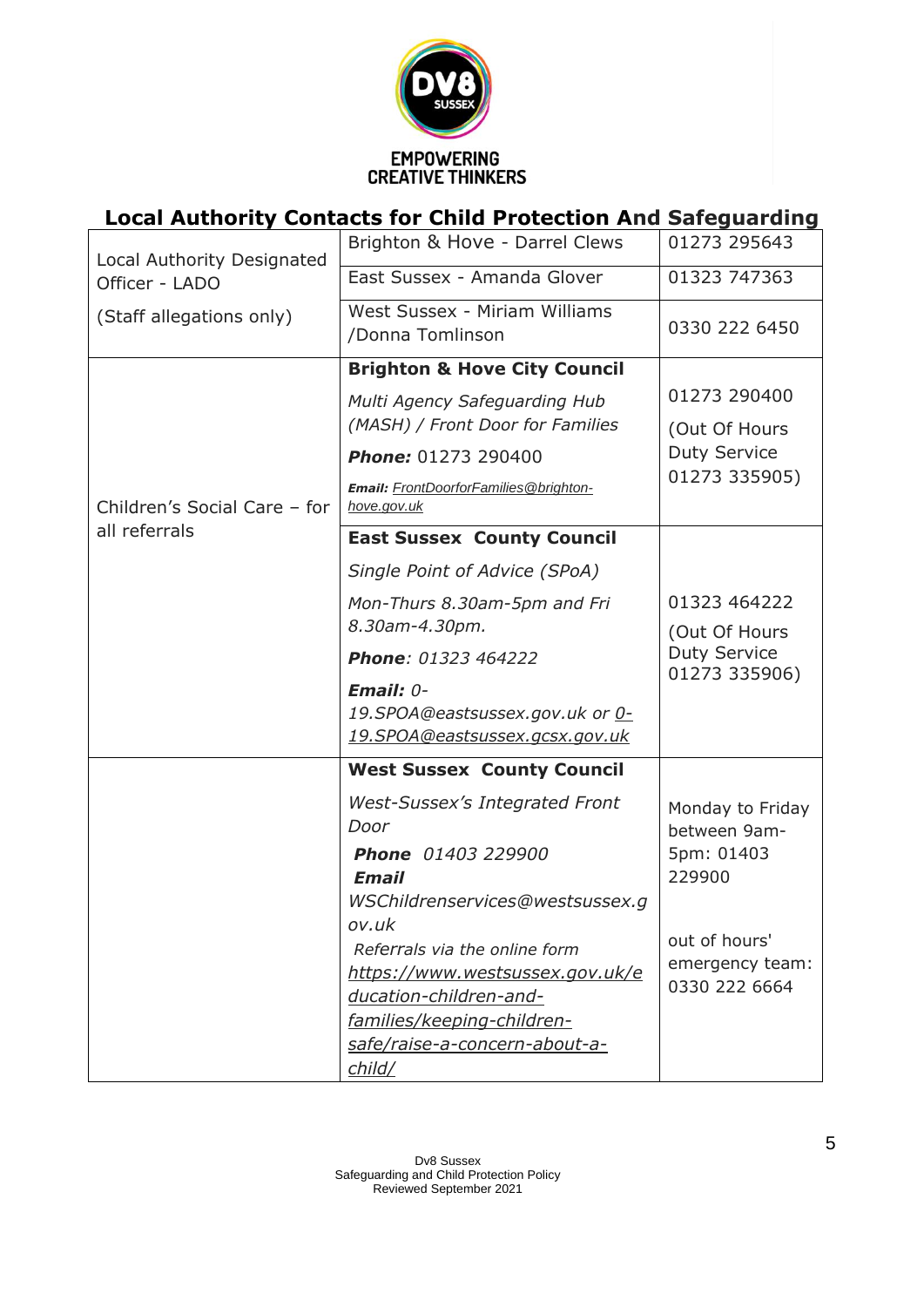

## **2. SAFEGUARDING AND CHILD PROTECTION POLICY**

This policy is in place to protect all children and young people up to the age of 19 years. We recognise that for our students, high self-esteem, confidence, supportive friends and clear lines of communication with a trusted adult helps to prevent abuse. Dv8 Sussex will therefore:

- Establish and maintain an environment where students feel safe and secure and are encouraged to talk, and are listened to.
- Ensure that students know that there are adults within Dv8 Sussex who they can approach if they are worried or are in difficulty.
- Where possible include in the curriculum activities and opportunities for personal and social development (PSD), which equip students with the skills they need to stay safe.
- Where possible include in the curriculum activities that will help students develop realistic attitudes to the responsibilities of adult life.
- Ensure that wherever appropriate every effort will be made to establish effective working relationships with parents and/or colleagues from partner agencies.

## **2.1 The Legal Framework**

This policy and the accompanying procedures have been developed in accordance with local and national statutory and non-statutory guidance including:

- *Children's Act 1989*
- *United Convention of the Rights of the Child 1991*
- *Data Protection Act 1998*
- *Human Rights Act 1998*
- *Sexual offences Act 2003*
- *Children Act 2004*
- *Safeguarding Vulnerable Groups Act 2006*
- *Protection of Freedoms Act 2012*
- *Children and Families Act 2014*
- *Special Educational Needs and Disability (SEND) code of practice 0-25 yrs. – HM Government 2014*
- *Information Sharing Advice for practitioners providing safeguarding services to children, young people and parents and carers HM Government 2015*
- *Working Together to Safeguard Children HM Government 2015; revised 2018*
- *Keeping Children safe in Education: Statutory guidance for schools and colleges Revised Sept 2018*
- *Working Together to Safeguard Children: A Guide to Inter-Agency Working to Safeguard and Promote the Welfare of Children, July 2018*
- *Pan-Sussex Child Protection and Safeguarding Procedures*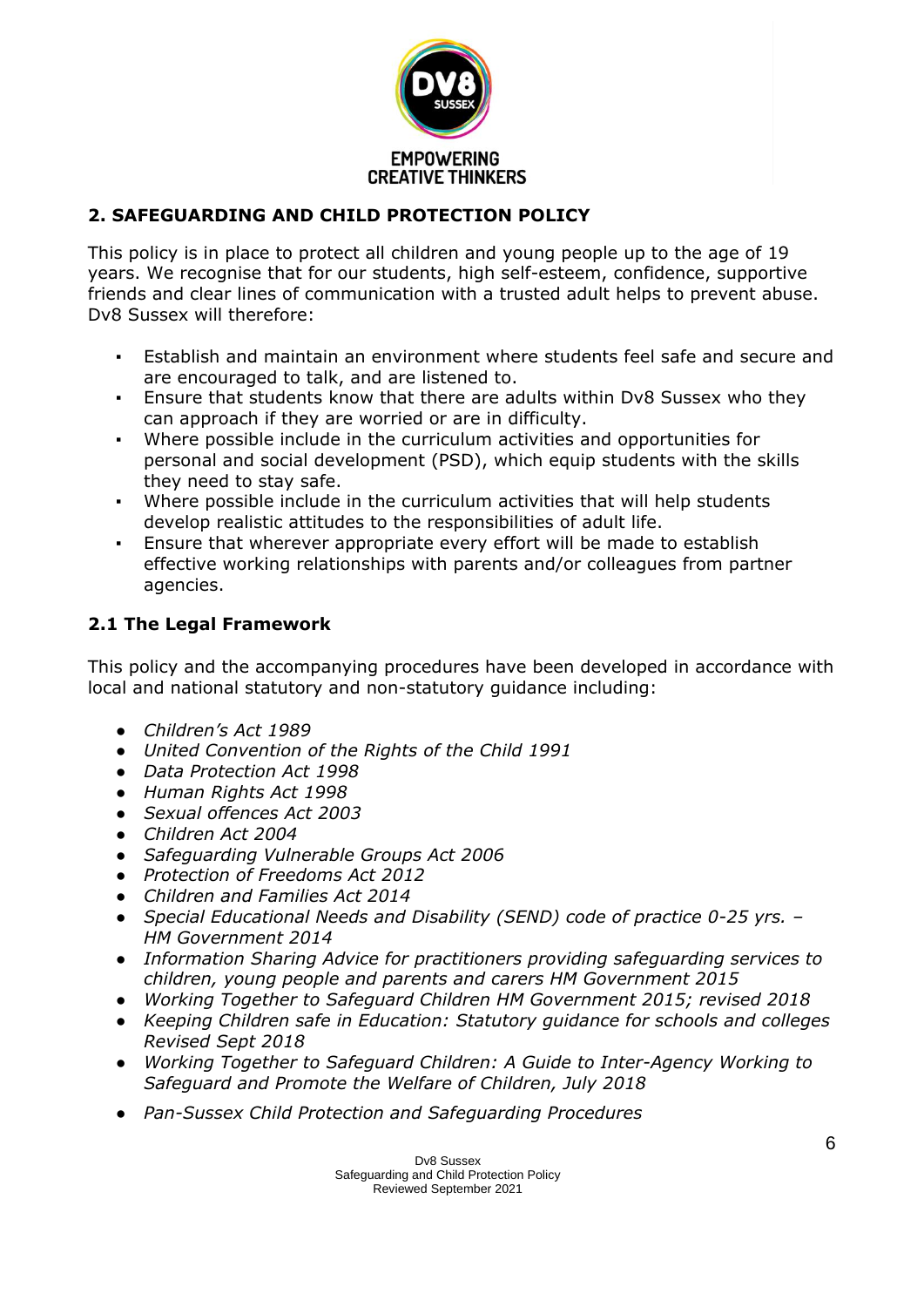

In the 2019 edition of **Keeping Children Safe In Education** it stated that all college staff MUST read part 1 of the KSCIE guidance. This is a legal responsibility and requirement for all staff.

## **KCSIE 2019**

Section 175 of the Education Act 2002 places a duty on governing bodies of maintained schools and further education institutions (including sixth-form colleges) to make arrangements for ensuring that their functions relating to the conduct of the college are exercised with a view to safeguarding and promoting the welfare of children who are students at the college. Section 157 of the same Act places a similar duty on non-maintained and independent colleges, including free schools and academies.

Under section 10 of the Children Act 2004, all maintained schools, further education colleges and independent colleges, including free schools and academies, are required to cooperate with the local authority to improve the well-being of children in the local authority area.

Under section 26 of the Counter-Terrorism and Security Act 2015, all schools and colleges are required to have "due regard to the need to prevent people from being drawn into terrorism".

Under section 14B of the Children Act 2004, as amended by the Children & Social Work Act 2017, the Local Safeguarding Children Board or the Local Safeguarding Partners can require a school or further education institution to supply information in order to perform its functions. This must be complied with.

## [KCSIE 2021 Updates](https://assets.publishing.service.gov.uk/government/uploads/system/uploads/attachment_data/file/1021914/KCSIE_2021_September_guidance.pdf)

The 2021 KCSIE states that Safeguarding and promoting the welfare of children is defined as:

- Protecting children from maltreatment;
- Preventing impairment of children's mental and physical health or development
- Ensuring that children grow up in circumstances consistent with the provision of safe and effective care
- Taking action to enable all children to have the best outcomes.

Further to this in line with the findings of the 2021 Ofsted *Review into Sexual harassment, abuse and violence in schools and colleges*, KCSIE 2021 recommends that:

- All staff should be able to reassure victims that they are being taken seriously and that they will be supported and kept safe.
- The child should never be given the impression that they are creating a problem by reporting abuse, sexual violence or sexual harassment.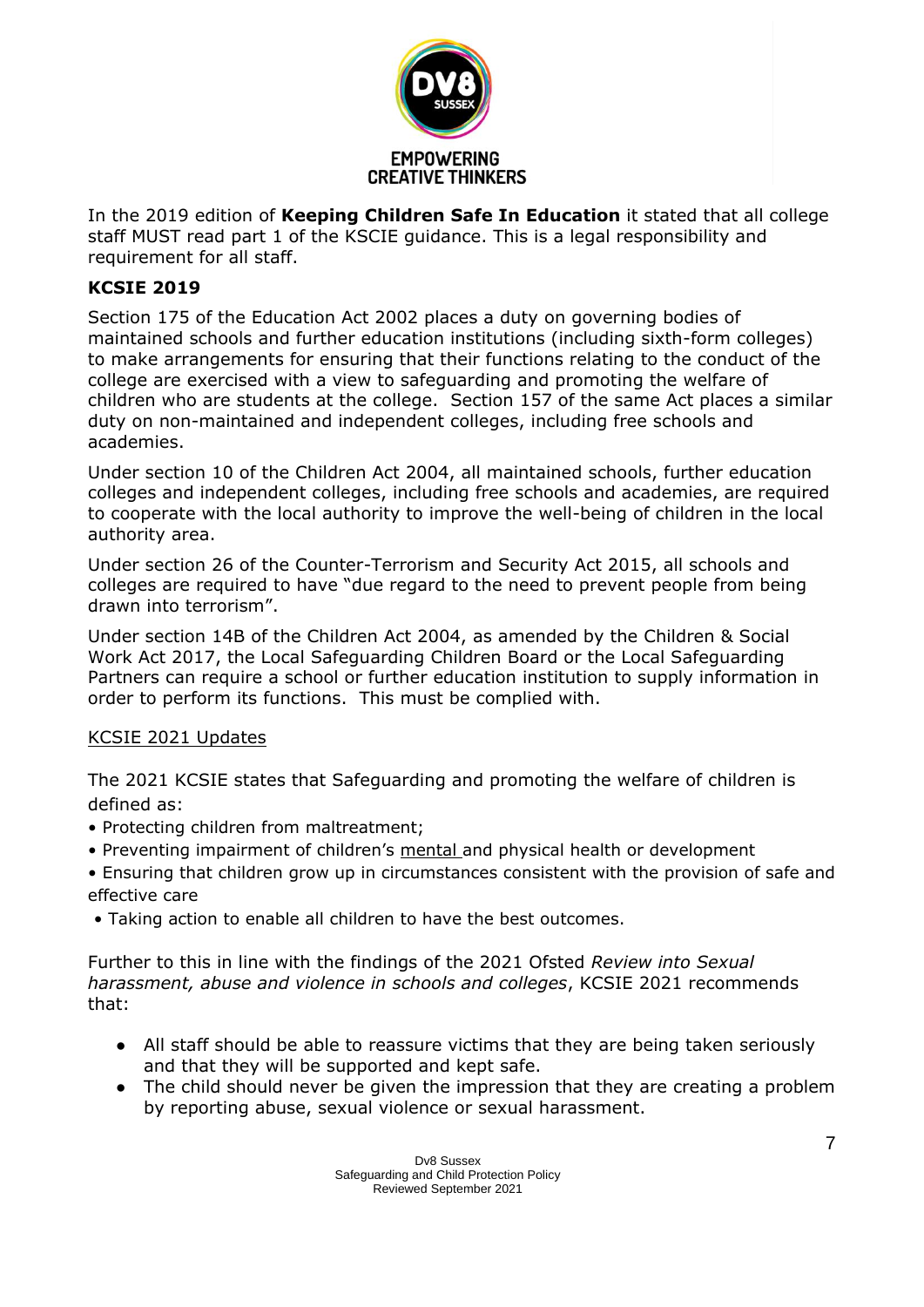

• The child should never be made to feel ashamed for making a report.

## **3. ROLES AND RESPONSIBILITIES**

All Dv8 Sussex staff, Board of Directors, and volunteers have a duty to safeguard children and young people who come into contact with the organisation, and to respond to any concerns they may have regarding physical, sexual, or emotional, abuse or neglect as well as awareness and response to issues of self-harm, radicalisation (PREVENT), child criminal or sexual exploitation, forced marriage, honour-based abuse or female genital mutilation.

All adults working with or on behalf of children have a responsibility to protect them. There are, however, key people within Dv8 Sussex and the local authority who have specific responsibilities under safeguarding procedures. The names of those carrying out these responsibilities are listed on the cover sheet of this document.

## **3.1 Dv8 Sussex Designated Safeguarding Lead**

This person has overall responsibility for the implementation and development of the Safeguarding Policy and Procedures across the organisation and to ensure that all correct procedures are being followed at all times across all centres.

- The DSL will be the key liaison officer between Dv8, contract partners, children's social care, the Police, the local Prevent police/local authority officer and any other external parties relevant to any particular case.
- The DSL will ensure all safer recruitment procedures are adhered to and the single central record is maintained and fully compliant
- The DSL will be informed of all disclosures and safeguarding concerns across the organisation.
- The DSL will ensure in partnership with the relevant Deputy Safeguarding Lead that protocols for implementing the Dv8 Safeguarding Policy are agreed in writing with all external partners at the start of any delivery contract.
- The DSL will review safeguarding concerns and reports termly to the Board of Directors.
- The DSL is responsible for ensuring that all appropriate safeguarding training is made available to all staff.

## **3.2 Deputy Safeguarding Leads**

It is the role of the Deputy Safeguarding Leads across Dv8 delivery location to ensure that all of the safeguarding procedures are followed within their centre or Dv8 projects related to that centre and to report to the Designated Safeguarding Lead at Dv8 in the instance of any concerns or disclosures.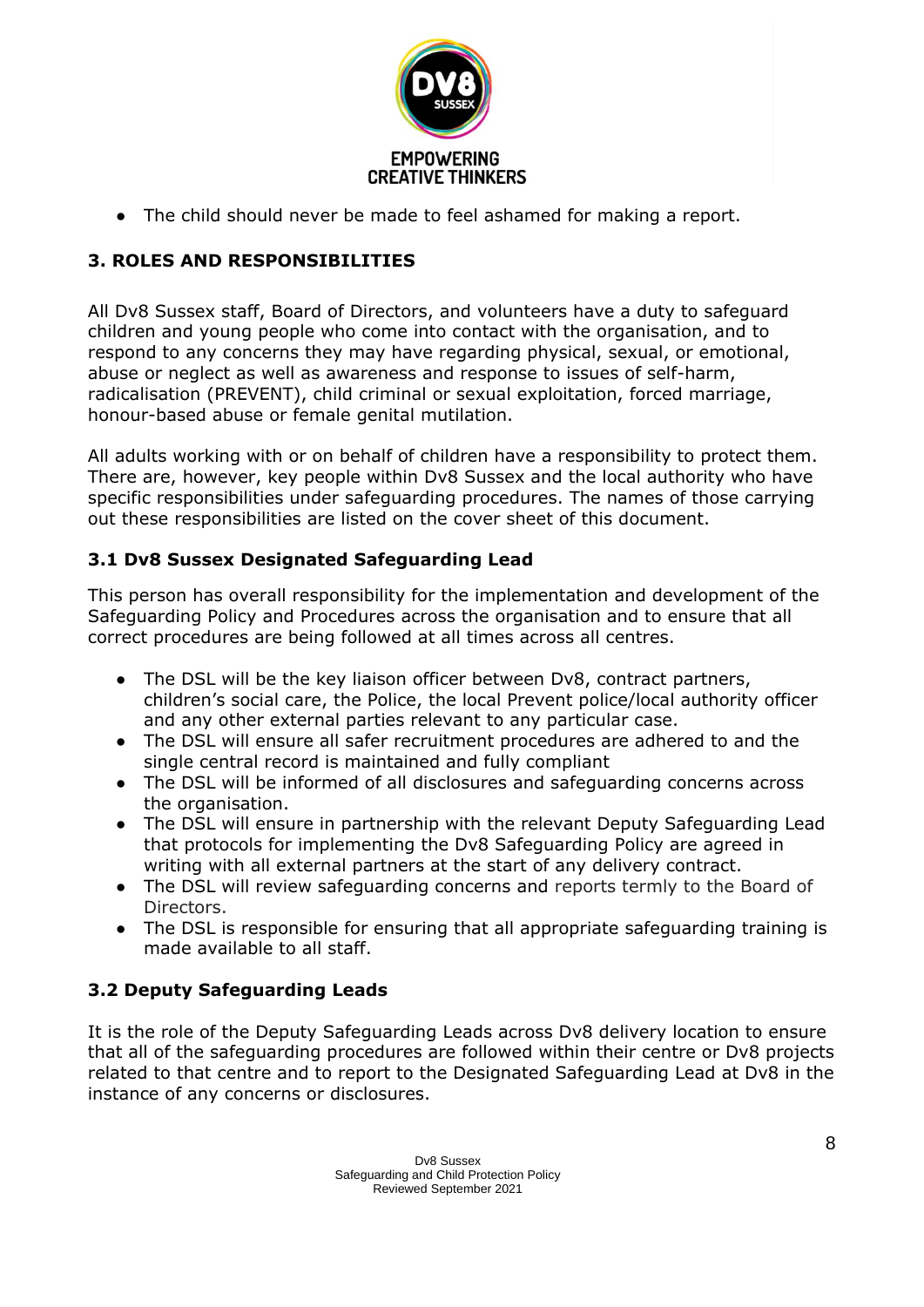

The first point of contact for any safeguarding concerns will be the DSL, if they are unavailable the deputies or pastoral/wellbeing leads, or centre management team can be consulted.

Additionally, it is the role of the Deputy Safeguarding Leads to ensure that all staff members (including temporary staff and volunteers) are aware of Dv8's policy procedures and that they receive adequate training and support in this area.

## **3.3 Senior Leadership Team**

The Dv8 Senior Leadership Team is responsible for ensuring that Dv8 Sussex follows safe recruitment processes and that enhanced Disclosure and Barring Service (DBS) checks and full references are obtained promptly for all staff that will have substantial and unsupervised contact with students.

## **3.4 Line Managers**

Line Managers are responsible for ensuring that new staff and volunteers are inducted fully into the Dv8 Safeguarding Policy and Procedures. All inductions should include information from the following Dv8 departments: Operations (Operational processes), Safeguarding Team, Student Services Co-ordinators (safeguarding and pastoral), Head of TLA (Curriculum and Quality), Operations Manager (Organisational Mission, Vision, Values) and Finance /HR (Contract, Employment Handbook).

Line Managers will ensure that their staff have all attended Safeguarding training and completed the online training within the first month of starting employment and will ensure that any individual staff training needs regarding safeguarding are identified and addressed during staff member or volunteers' induction and that this is recorded on their induction paperwork.

## **3.5 All Dv8 staff**

All staff at Dv8 are responsible for ensuring that their own conduct at work is appropriate and within policy guidelines at all times. Staff *Code of Conduct policy* will be clearly displayed in all Dv8 centres. All staff are responsible for identifying concerns and passing them on to the Designated Safeguarding Lead at Dv8. If any staff has concerns about the suitability of any staff member or volunteer to work alongside young people this should be raised with the DSL immediately.

Staff are also expected to be responsible for recording concerns and Safeguarding information as per the Dv8 Safeguarding system.

## **3.6 Visitors and Guest speakers**

All external speakers to Dv8 will automatically be vetted making sure that they are not from a 'proscribed organisation' (an organisation that does not recognise freedom of speech/expression - as listed on the home office website).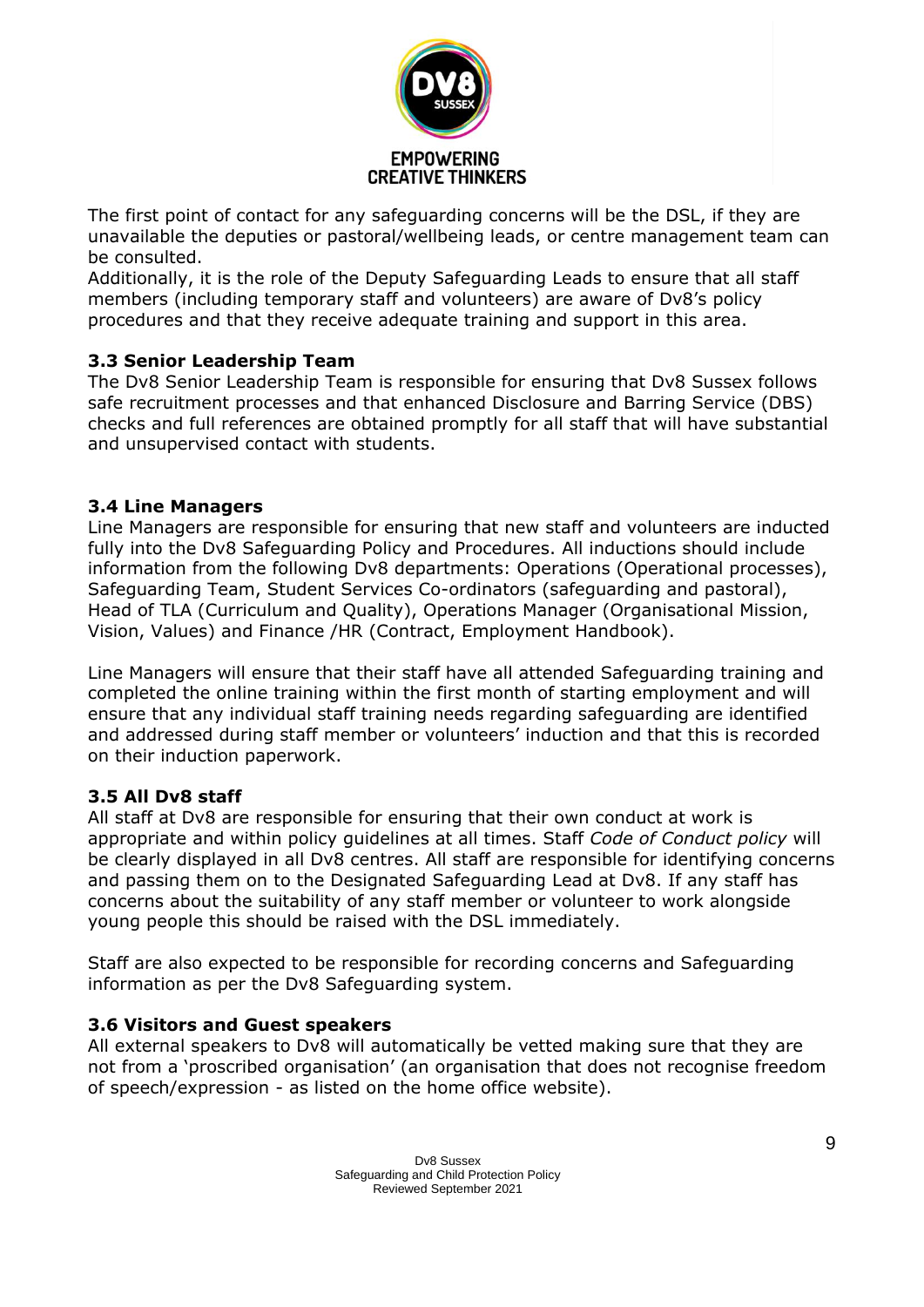

All guest speakers prior to visiting will be expected to give staff an overview of what they will be discussing at the time and a staff member is always present at the time of delivery. All visitors will be required to sign in and out of the building and will have to wear a visible ID badge at all times whilst in the centre.

## **3.7 Dv8 Safeguarding Panel**

Aims & Objectives

- 1. To meet regularly according to need but no less than every half term to review learning points for child protection reports or concerns, assess safeguarding issues affecting the current students and action interventions and training accordingly.
- 2. To be accessible to every Dv8 Sussex staff member (whether contracted, freelance or volunteer).
- 3. To be chaired by a Designated Safeguarding Lead, with panel members including the Deputy Safeguarding Leads.
- 4. To be an open and supportive forum that focuses on all elements of safeguarding, child protection, learner and staff safety and pastoral care at Dv8 Sussex.
- 5. To use each forum as a safe place to discuss policy, legislation, good/bad practice and as a place to get advice on safeguarding-in-practice at Dv8 Sussex.
- 6. To regularly review the following subjects: e-safety, managing challenging behaviour, responding to disclosures of abuse, reporting thresholds, managing risk and local support services.
- 7. Meetings will observe client confidentiality and any information given on specific cases will only be as much as is needed to review Dv8 practice.
- 8. All participants should feel able to ask any question about safeguarding practice without judgement.
- 9. An agenda will be published in advance of the meeting, to which Dv8 staff members can contribute, but the emphasis will be on open discussion.
- 10.Meetings will be minuted, without specifying names involved with any particular cases.

## **4. CHILD PROTECTION PROCEDURES**

Any and all issues of concern about any students must be identified and recorded. Dv8 follows the **5'R's** process

- **1. Recognise -** staff are aware and mindful of possible signs of concern / abuse
- **2. Respond -** staff do not ignore a concern, staff respond with compassion and care.
- **3. Report -** Staff speak to the DSL or Deputy DSL as soon as possible
- **4. Record -** staff complete the relevant Tier 1 or 2 documents
- **5. Refer -** DSL or deputy will refer unless they are not available and then staff may make an onward referral to relevant service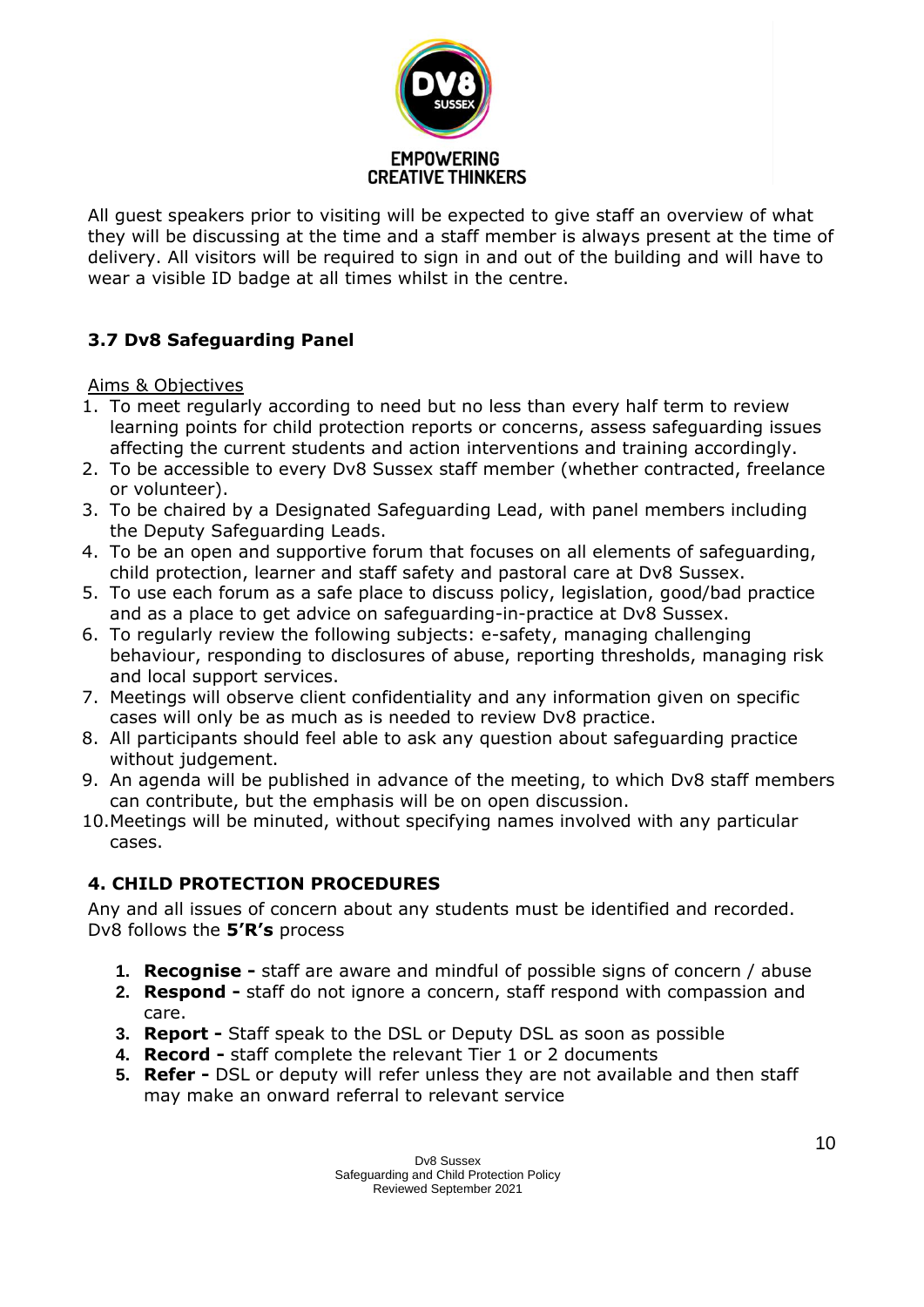

## **When to Act :**

DV8 has a two tier system for reporting issues of concern. Staff need to use this system if they:

## **A : See or hear something that concerns them**

or

**B: Receive a disclosure from a student**

or

**C: Receive a disclosure from a 3rd party - eg. another student, parent**

Before reporting a concern or disclosure, please consult the Safeguarding Reporting Procedure Flowchart to check that you are following the correct reporting pathway

## [Dv8 Safeguarding Reporting Procedure Flowchart](https://drive.google.com/file/d/1s37ZYrMaKVFzl3ajngTgpbwRL4Xta9L7/view)

## **TIER 1: General Welfare/Pastoral Concerns**

Where concerns do not relate to the immediate risk of significant harm the DSL will discuss the concerns with relevant colleagues and agree a plan of action which will be recorded using the Pastoral and Welfare log. This form is used to record observations/conversations relating to pastoral and welfare issues.

Where concerns about the safety or wellbeing of a young person exists it may be appropriate to approach relevant agencies (former schools, colleges etc) to see if there is any relevant information available.

The welfare and pastoral log can be used as an initial referral to Student Service**s** or to note ongoing observations that may require monitoring. Information gathered from this form will only be accessible by key staff members with responsibility for safeguarding and pastoral wellbeing concerns.

*Details about any intervention or ongoing work will only be shared with other relevant staff members if the student has given explicit consent for that information to be shared.*

## **2021-22 Pastoral and Welfare Log - Brighton and Bexhill**

**[Pastoral Concern Form Brighton and Bexhill](https://docs.google.com/forms/d/e/1FAIpQLScj_LhYR2TMizqLDJnz_BFCiAiB_fc4qImha3x2T9bbZq4_pg/viewform)** 

## **TIER 2 - Safeguarding Concern**

In the event of a concern regarding a young person's welfare whereby any member of staff, volunteer or visitor to Dv8 Sussex who receives a disclosure or allegation of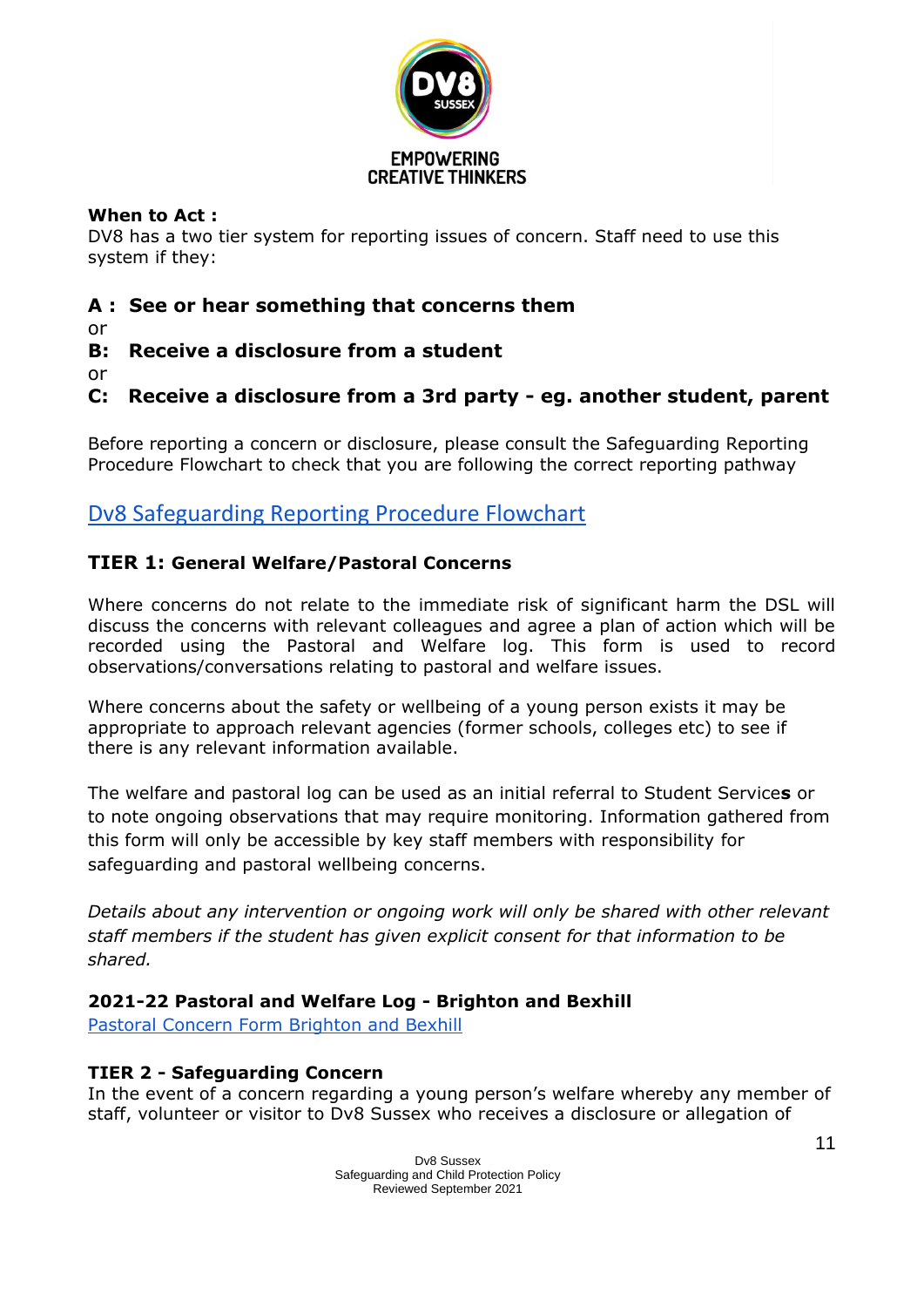

abuse, or suspects that a learner may have suffered significant harm or be at risk of suffering significant harm, or who notices signs or indicators of abuse must take the following action:

- 1. **Speak to your Designated or Deputy Safeguarding Lead -** Immediately report to a Designated Safeguarding Officer, or to a Safeguarding panel member in their absence,. In the absence of either of the above, the matter should be brought to the attention of the most senior member of staff available.
- **2. Complete a Safeguarding / Incident Form -** Immediately complete the google form that gets sent automatically to the Dv8 Safeguarding lead.

## **Both Sites**

[Dv8 Safeguarding Form Link Brighton and Bexhill](https://docs.google.com/forms/d/e/1FAIpQLSdP0jfbsu8ynXBUQjY_3a4ZuRyXJxTU5aPX5eJ8ofT2-1En8A/viewform)

*Staff must complete this form themselves and not pass information onto others to complete on their behalf.*

In the absence of electronic means of communication or the inability to physically deliver a report, a telephone call should be made to the relevant Designated Safeguarding Officer to report the appropriate information.

Throughout these procedures is an emphasis on confidentiality and gaining consent to share information about sensitive issues. This is important and in line with best practice and government guidelines.

Please see this [information sharing flowchart](https://drive.google.com/open?id=1wIrL3v5NeC7_w_oZqZcAbtSj5OaVjRdO) for further clarification.

## **4.1 What Action To Take If You Have Concerns About A Child**

| <b>Staff</b><br>member | What action to take if you have concerns                       |
|------------------------|----------------------------------------------------------------|
| Any member             | Discuss your concerns with the Designated Safeguarding Lead    |
| of staff,              | $\bullet$                                                      |
| governor,              | , or in their absence, with the Deputy Designated              |
| volunteer,             | Safequarding Lead, as soon as possible, before the child       |
| contractor or          | leaves for the day. It is important that the child is not sent |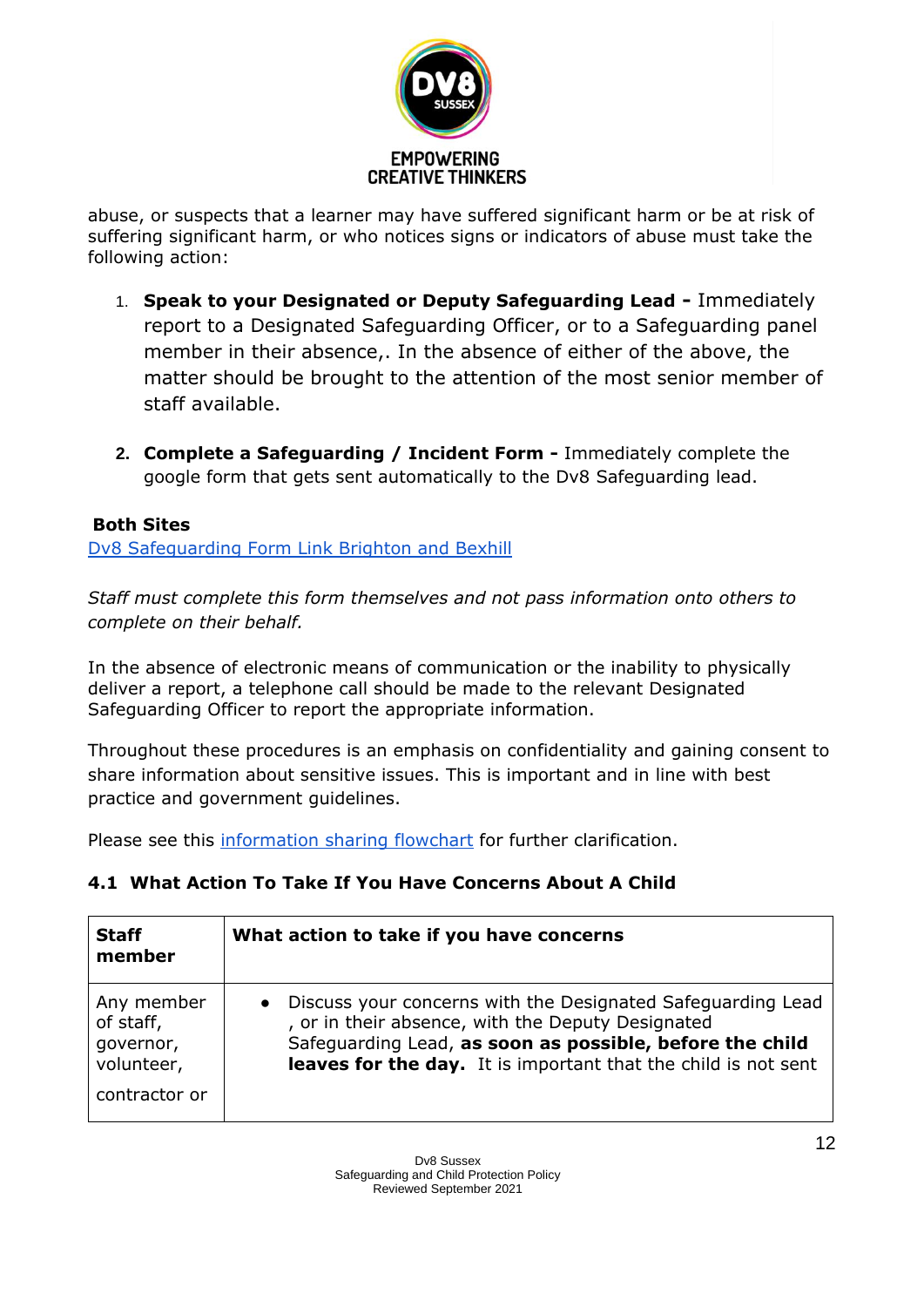

| activity<br>provider       | home at the end of the day without taking the right protective<br>action.                                                                                                                                                                                                                                                                                                                  |
|----------------------------|--------------------------------------------------------------------------------------------------------------------------------------------------------------------------------------------------------------------------------------------------------------------------------------------------------------------------------------------------------------------------------------------|
|                            | • Complete the safeguarding incident / cause for concern<br>form and pass it to the Designated Safeguarding Lead (or a<br>deputy in their absence).                                                                                                                                                                                                                                        |
|                            | If the Designated Safeguarding Lead or their deputy is not<br>$\bullet$<br>available, you should contact the Front Door For Families /<br>SPoA yourself. Inform the Designated Safeguarding Lead<br>about what actions you have taken.                                                                                                                                                     |
| Designated<br>Safeguarding | You are concerned that the child is at risk of significant<br>harm                                                                                                                                                                                                                                                                                                                         |
| Lead or<br>Deputy          | (Level 4 Threshold Document)                                                                                                                                                                                                                                                                                                                                                               |
|                            | Contact the Front Door For Families immediately.                                                                                                                                                                                                                                                                                                                                           |
|                            | If you believe that the child is in immediate danger, or you<br>$\bullet$<br>suspect a crime has been committed, you must also contact<br>the police immediately.                                                                                                                                                                                                                          |
|                            | You believe the child is not at risk of significant harm, but<br>the child or their family may need support                                                                                                                                                                                                                                                                                |
|                            | (Level 2 or 3 Threshold Document)                                                                                                                                                                                                                                                                                                                                                          |
|                            | • Use the Threshold Document to identify the level of need.                                                                                                                                                                                                                                                                                                                                |
|                            | Discuss your concerns with senior colleagues in another<br>$\bullet$<br>agency, if necessary                                                                                                                                                                                                                                                                                               |
|                            | If your consultation results in the decision that the child and<br>family are in need of help at Level 2 or 3 of the Threshold<br>Document, provide additional support in the college and/or<br>refer the child or their family to other agencies providing<br>early help services.                                                                                                        |
|                            | Record all your consultations and decision-making on the<br>safeguarding incident / cause for concern form sent by<br>the staff member who contacted you originally. Update the<br>chronology and add referral letters and forms to the child's<br>file; create a stand-alone file, if one does not exit. Continue<br>to update the file, including the chronology, as work<br>progresses. |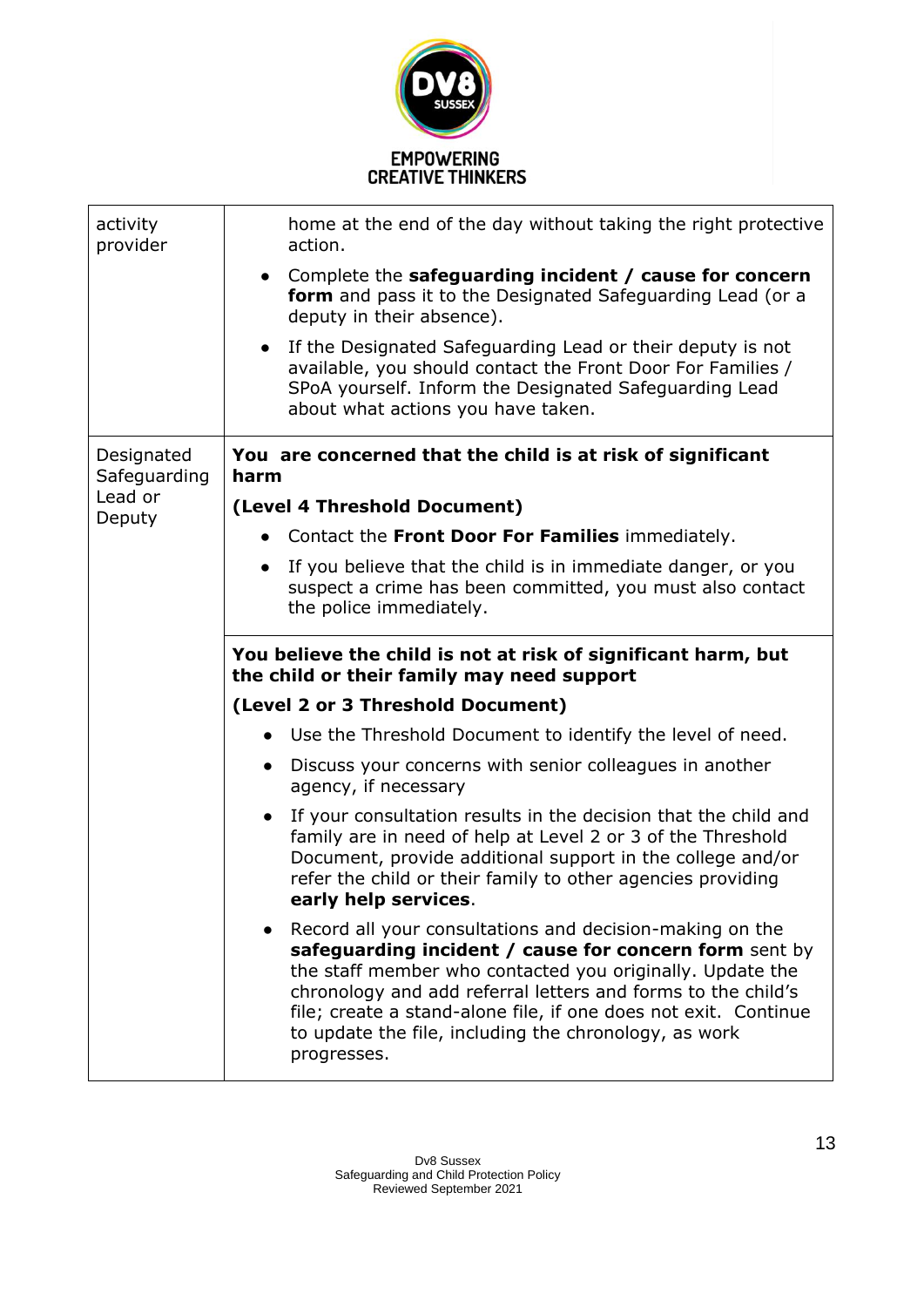

## **4.2 Dealing With A Disclosure Made By A Child – Advice For All Members Of Staff**

If a child discloses that he or she has been abused in some way, the member of staff or volunteer should follow this guidance.

- Listen to what is being said without displaying shock or disbelief.
- Only ask questions when necessary to clarify, and without suggesting what the answer might be.
- Accept what is being said.
- Allow the child to talk freely do not put words in the child's mouth.
- Reassure the child that what has happened is not his or her fault.
- Do not make promises that you may not be able to keep.
- $\bullet$  Do not promise confidentiality it may be necessary to refer the child to Children's Social Care.
- Stress that it was the right thing to tell.
- Do not criticise the alleged perpetrator.
- Explain what has to be done next and who has to be told.
- Inform the Designated Safeguarding Lead without delay.
- Complete the child protection incident/welfare concern form and pass it to the Designated Safeguarding Lead.
- Dealing with a disclosure from a child and safeguarding issues can be stressful. Consider seeking support for yourself and discuss this with the Designated Safeguarding Lead.

If a child discloses that they have been a victim of sexual harassment, abuse or violence in line with the findings of the 2021 Ofsted *Review into Sexual harassment, abuse and violence in schools and colleges*KCSIE 2021 recommends that:

- All staff should be able to reassure victims of such abuse that they are being taken seriously and that they will be supported and kept safe.
- The child should never be given the impression that they are creating a problem by reporting abuse, sexual violence or sexual harassment.
- The child should never be made to feel ashamed for making a report.
- Staff should follow the Sexual Harassment, Abuse or Violence procedure alongside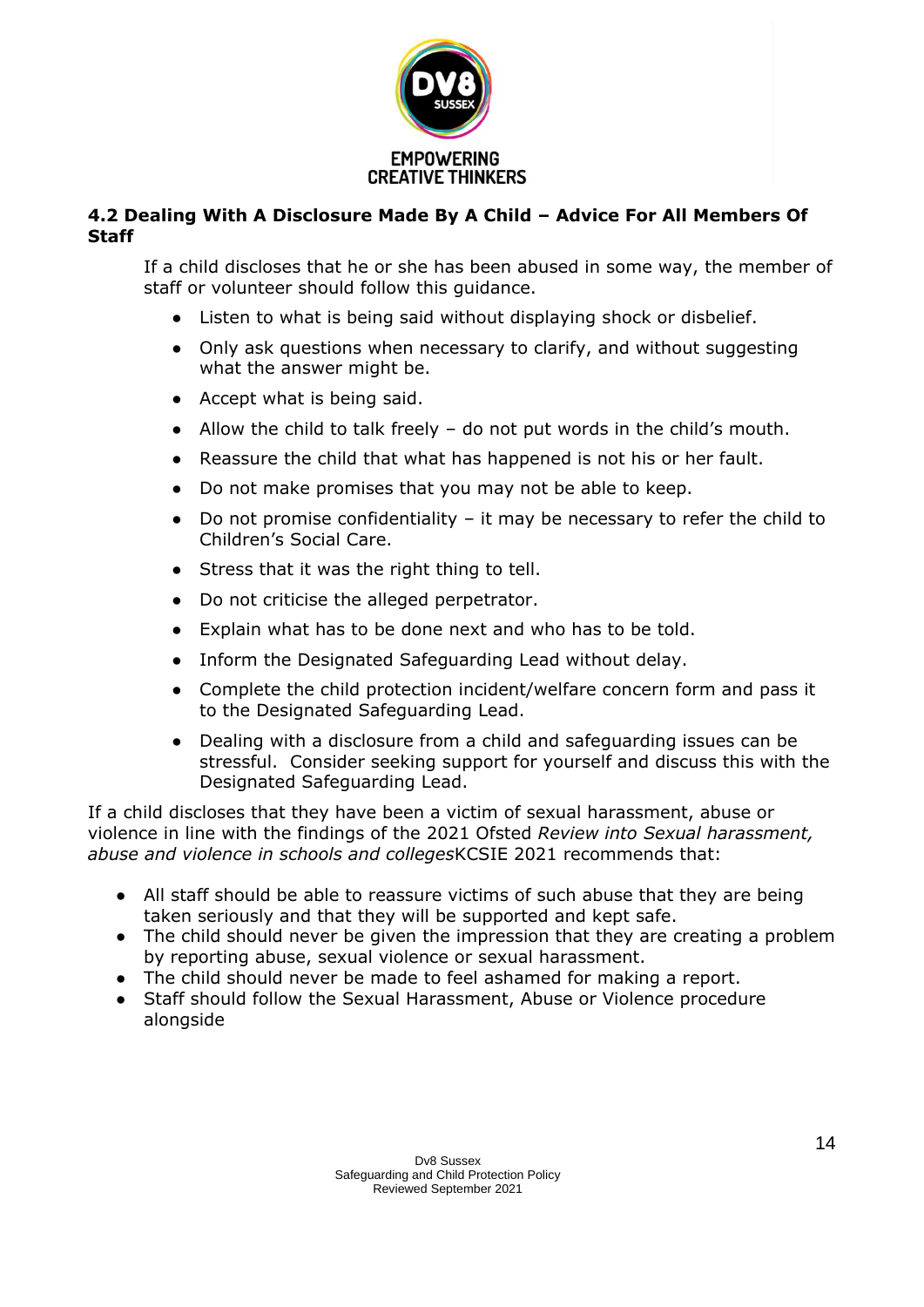

## **5. SAFE STAFFING**

It is important to remember that Dv8's role is to support the young people on our programmes to achieve whilst with us, overcome barriers to learning, grow personally and progress positively following our courses.

We aim to :

- Provide a safe and welcoming environment;
- Provide support, advice and guidance to young people;
- Signpost young people to the correct statutory services;
- Refer to support agencies where appropriate;
- Provide a link between young people and other support agencies.

Support for any staff member who has had to deal with a distressing safeguarding disclosure / incident or situation will be given via their Line Manager and through supervision. If necessary the staff member should request an additional Supervision or support session with their Line Manager to discuss any issues affecting them personally and arising from a Child Protection concern.

## **5.1 Safer Recruitment**

Al staff and volunteers working at any Dv8 site will be recruited safely in line with the Dv8 Safer Recruitment policy.

Any staff member (including volunteers) with previous convictions or concerns listed on an enhanced DBS check will be referred to the Principal to approve employment or placement.

Other staff members who rarely work unsupervised with young people such as office support staff will also be expected to complete a full DBS check on employment by Dv8.

Short term cover staff and volunteers who are with us for a short period of time (under 6 weeks) will not necessarily require a full DBS check (and may not receive their completed check in time if applied for) can still work on Dv8 programmes but must be supervised at all times by a member of staff who has been cleared by their Centre Co-ordinator to work unsupervised when in contact with young people or vulnerable adults. If the Centre Co-ordinator feels that this staff member will gain significant unsupervised access to young people through the programme and that it is not possible to supervise them at all relevant times, that person should not be asked to participate or work on the programme until these conditions can be met or their DBS check is processed fully.

## **5.2 Staff Code of Conduct**

Staff and volunteers must maintain professional boundaries at all times and perform a support and guidance role impartially and objectively, meeting the needs of the students. It must be remembered at all times that our role is not to be the student's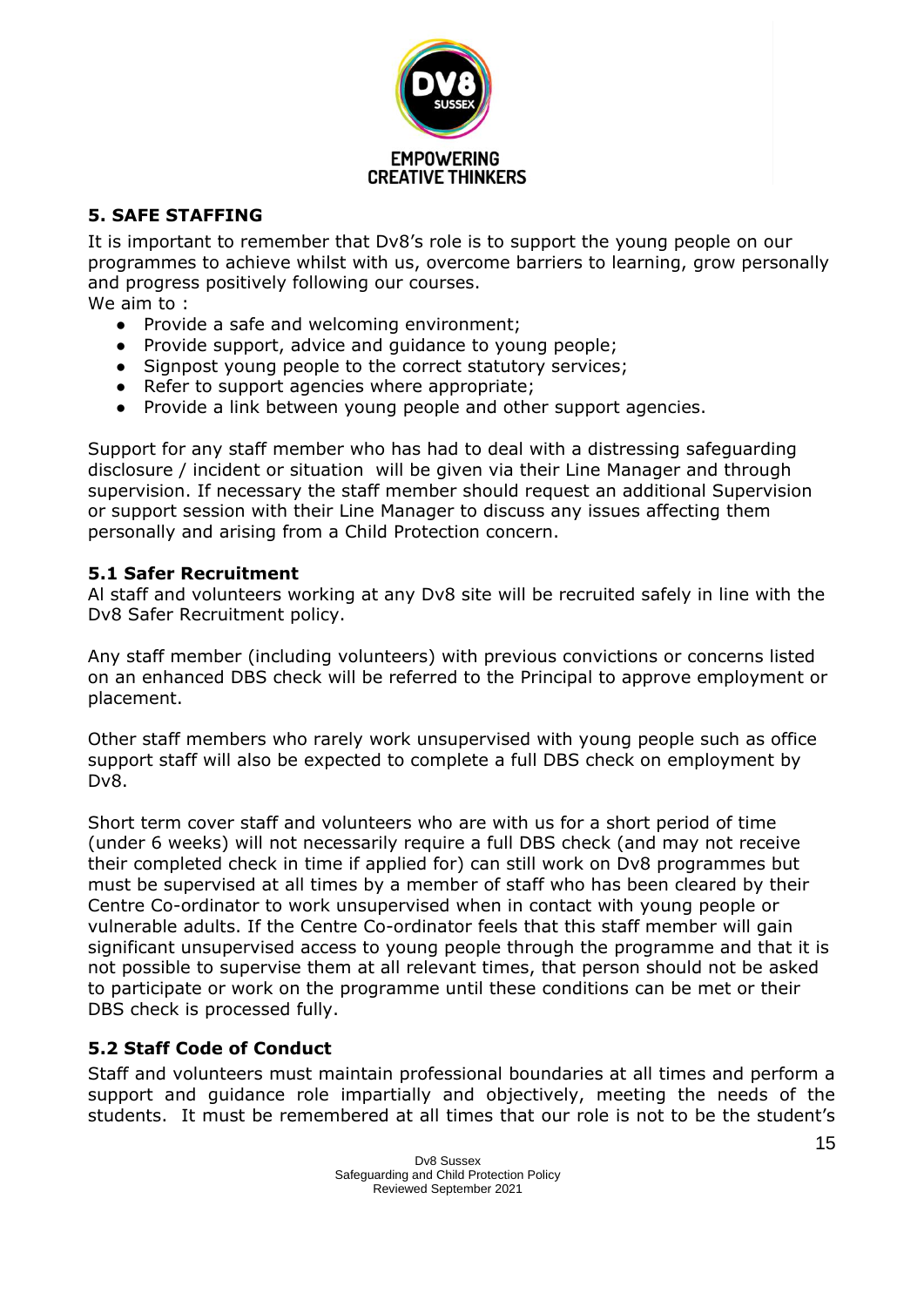

friends or confidantes and we must follow correct protocol and procedures in all contact we have with students at Dv8.

Staff members and volunteers should never give students any personal details such as personal phone number, personal email address, or home address. All staff should follow the Dv8 Code of conduct for staff at all times.

If a staff member meets or sees a student unintentionally when outside the workplace contact should not be initiated by the staff member and must be kept to a minimum. Where possible the staff member should immediately leave the situation and avoid contact at all.

Dv8 discourages the sharing of personal information such as sexuality, personal history, personal religious beliefs, past or present relationships, family and social life with students.

## **5.3 Relationships**

Staff and volunteers are expected to develop positive, professional relationships with students that are based on openness, honesty, trust and respect. They must not engage in any personal relationships with course participants or meet with them in any context outside of Dv8 hours. This is to protect staff, volunteers and Dv8 from any accusations of inappropriate behaviour and must be observed at all times.

## **5.4 Staff Training**

All staff and volunteers working with children and young people or vulnerable adults will undergo basic Safeguarding and child protection online training followed by appropriate refresher training. This training will include:

- Basic definitions of abuse
- Signs and indicators of abuse
- Behaviour of abusers
- What to do if someone tells you they are being abused/at risk
- What to do if you suspect abuse/significant harm

Line managers and staff with particular safeguarding responsibilities in relation to children and young people as part of their role, will in addition, undertake the *Local Safeguarding Children's Partnership* 3 day '*Working Together'* multi-agency training and other safeguarding related training as appropriate to their role.

- All DSL at Dv8 will have completed recognised Designated Safeguarding Lead Officer training.
- Each Dv8 training centre will have a resources file, with up-to-date guidance on safeguarding and child protection good practice, including how to spot signs of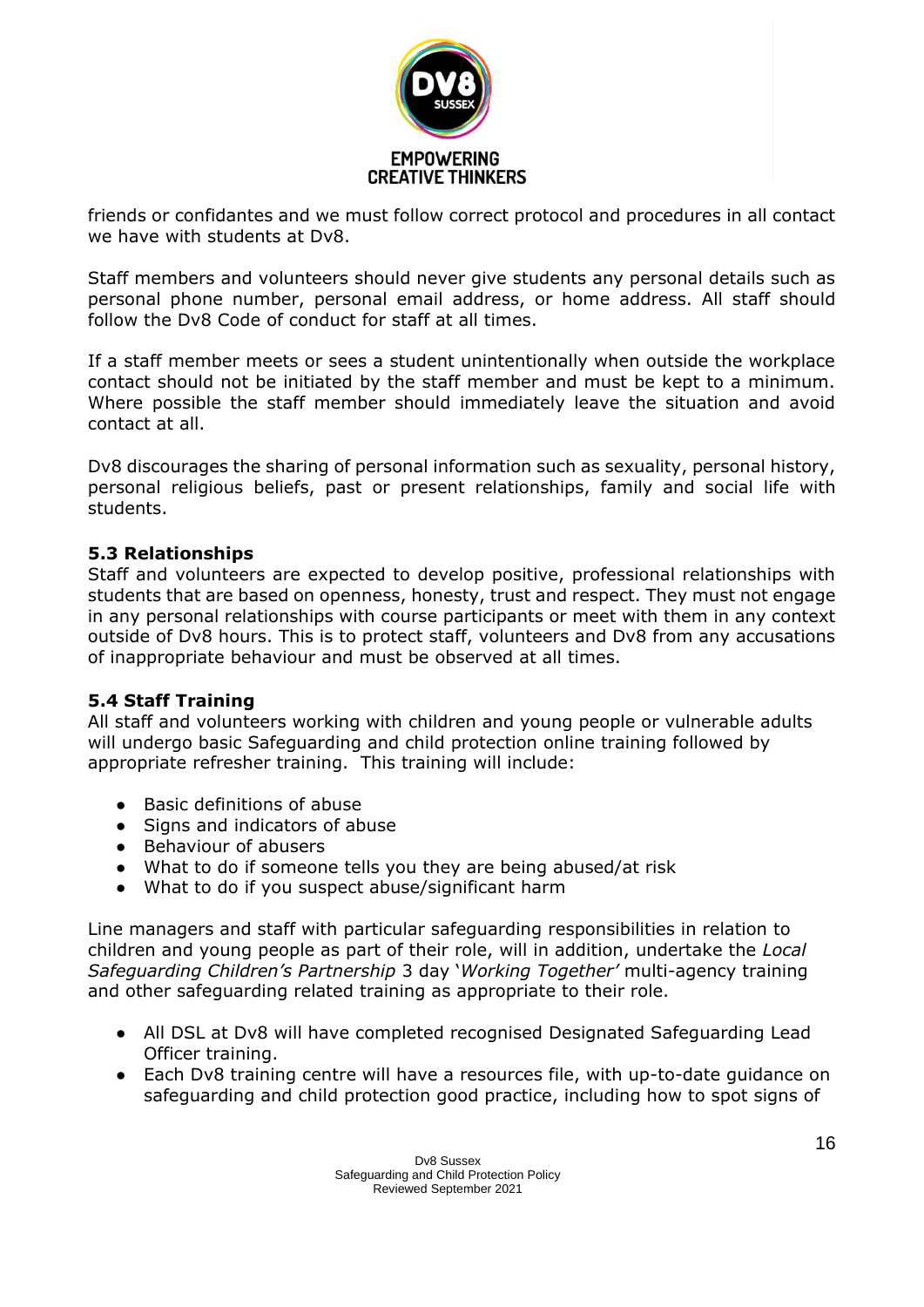

abuse. It is the responsibility of the Student Services Co-ordinator to keep this up-to-date.

## **6. CONFIDENTIALITY**

Confidential information relating to a Child Protection Case should not be shared with any other members of staff or volunteers unless instructed by the DSL. Confidential information, such as names, addresses or other identifying characteristics should not be shared at any point with other personal contacts outside of Dv8.

Dv8 Sussex is committed to sharing referral information with learner's parents / carers unless to do so could place the learner at greater risk of harm or impede a criminal investigation. On these occasions advice will be taken from local authority social services or the police. Young people, where at all possible, should be fully informed of what and where information about them is being shared.

- Any information relevant to a student's support and wellbeing imparted to you by a student at Dv8 must be shared with the relevant line manager who will then decide how that information should be shared with other relevant Dv8 staff members or stakeholders.
- Other project staff will be informed of relevant information in respect of individual cases regarding safeguarding on a "need to know basis". Any information shared with a member of staff in this way must be held confidentially by them.
- Where sharing will be in the best interests of the relevant student information will be shared with other support organisations or stakeholders
- However, outside of the Dv8 staff team you have a legal responsibility to keep confidential any information relating to students at Dv8 unless otherwise instructed by your line manager. This applies both during and after your time spent working or volunteering with Dv8.
- Under no circumstances must a staff member promise to keep a secret for a student or collude with a student to conceal information.
- All students at Dv8 must sign an agreement upon induction stating that they understand and agree to Dv8's Confidentiality Policy.

## **7. HEALTH AND SAFETY**

All staff have a duty to take reasonable care of health and safety whilst at work and that of your fellow staff members, volunteers and students. Dv8's Health and Safety Policy and Procedures must be followed at all times and at all delivery locations.

## **WHISTLE BLOWING**

We recognise that children cannot be expected to raise concerns in an environment where staff members do not do so. Therefore all staff should be aware of their duty to raise concerns about the attitude or actions of colleagues in accordance with the Dv8 Whistle Blowing policy.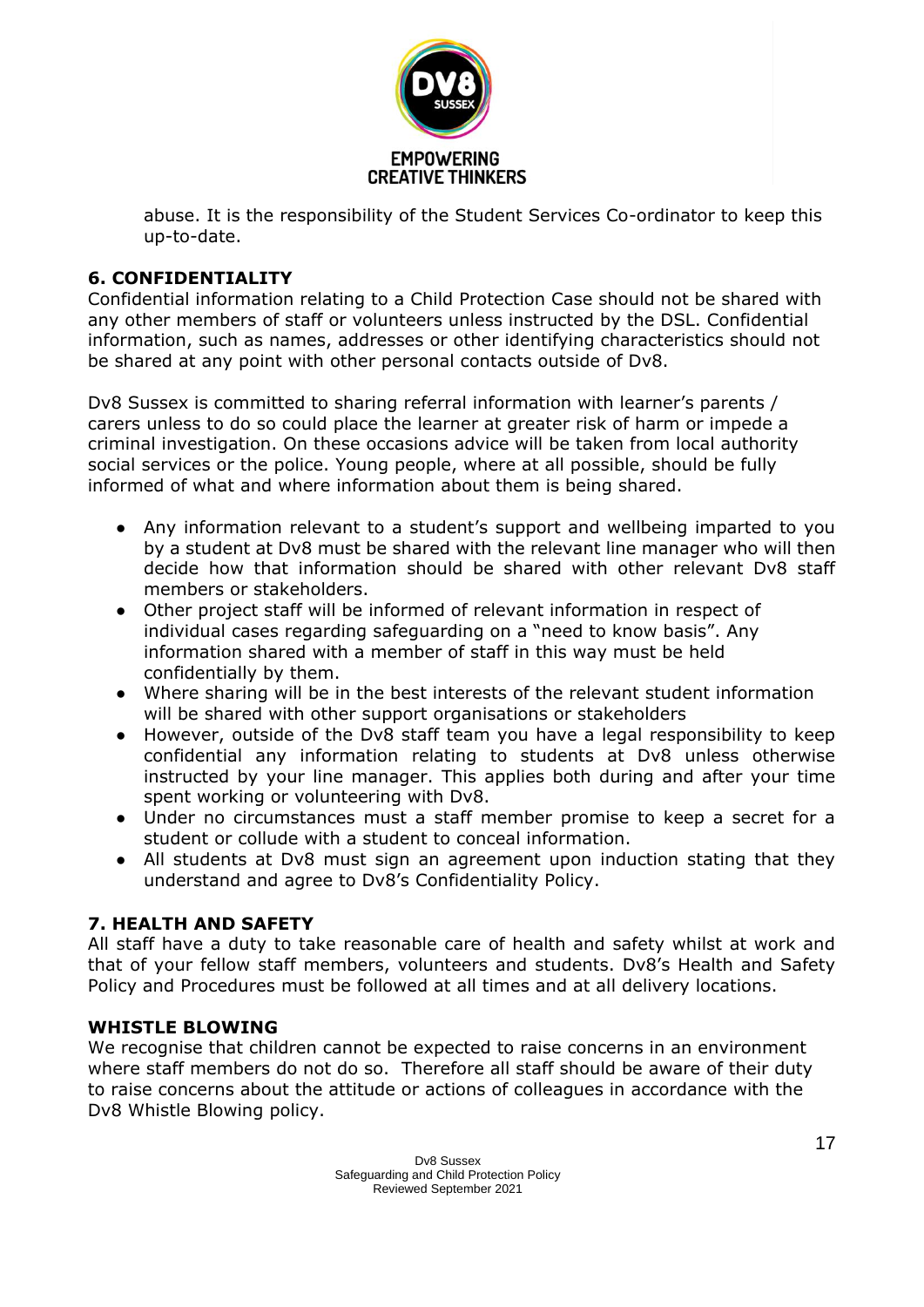

## **9. PREVENT - Further information on Preventing Radicalisation**

The Counter-Terrorism and Security Act, which received Royal Assent on 12 February 2015, places a duty on specified authorities, including local authorities and childcare, education and other children's services providers, in the exercise of their functions, to have due regard to the need to prevent people from being drawn into terrorism ("the Prevent duty"). This came into force on 1 July 2015. The Prevent duty directs inspectors to examine an educational establishment's response to extremist behaviour when considering the behaviour and safety of students, as well as the effectiveness of the leadership and management of the educational establishment in preventing extremism.

The Counter-Terrorism and Security Act 2015 also places a duty on local authorities to ensure Channel panels are in place. The panel must include the local authority and chief officer of the local police. Panels will assess the extent to which identified individuals are vulnerable to being drawn into terrorism, following a referral from the police and where considered appropriate and necessary consent is obtained, arrange for support to be provided to those individuals. The Act will require partners of Channel panels to co-operate with the panel in the carrying out of its functions and with the police in undertaking the initial assessment as to whether a referral is appropriate.

Educational establishments and colleges which are required to have regard to Keeping Children Safe in Education are listed in the Act as partners of the panel. The relevant provisions of the Act came into force on 12 April 2015 but many local authorities already have Channel panels set up in their area.

## **Channel Training**

'Channel' is the name for the process of referring a person for early intervention and support, including:

- identifying people at risk of being drawn into terrorism
- assessing the nature and extent of that risk, and
- developing the most appropriate support plan for the people concerned.

The Channel process is about safeguarding children, young people and adults from being drawn into committing terrorist-related activity. It is about early intervention to protect and divert people away from risk before a crime occurs.

Prevent is the pan-Sussex strategy for preventing vulnerable people from being radicalised into violent extremism: The pan Sussex Prevent strategy describes partners' (including educational establishments) role in the Prevent agenda:

Sharing with colleagues: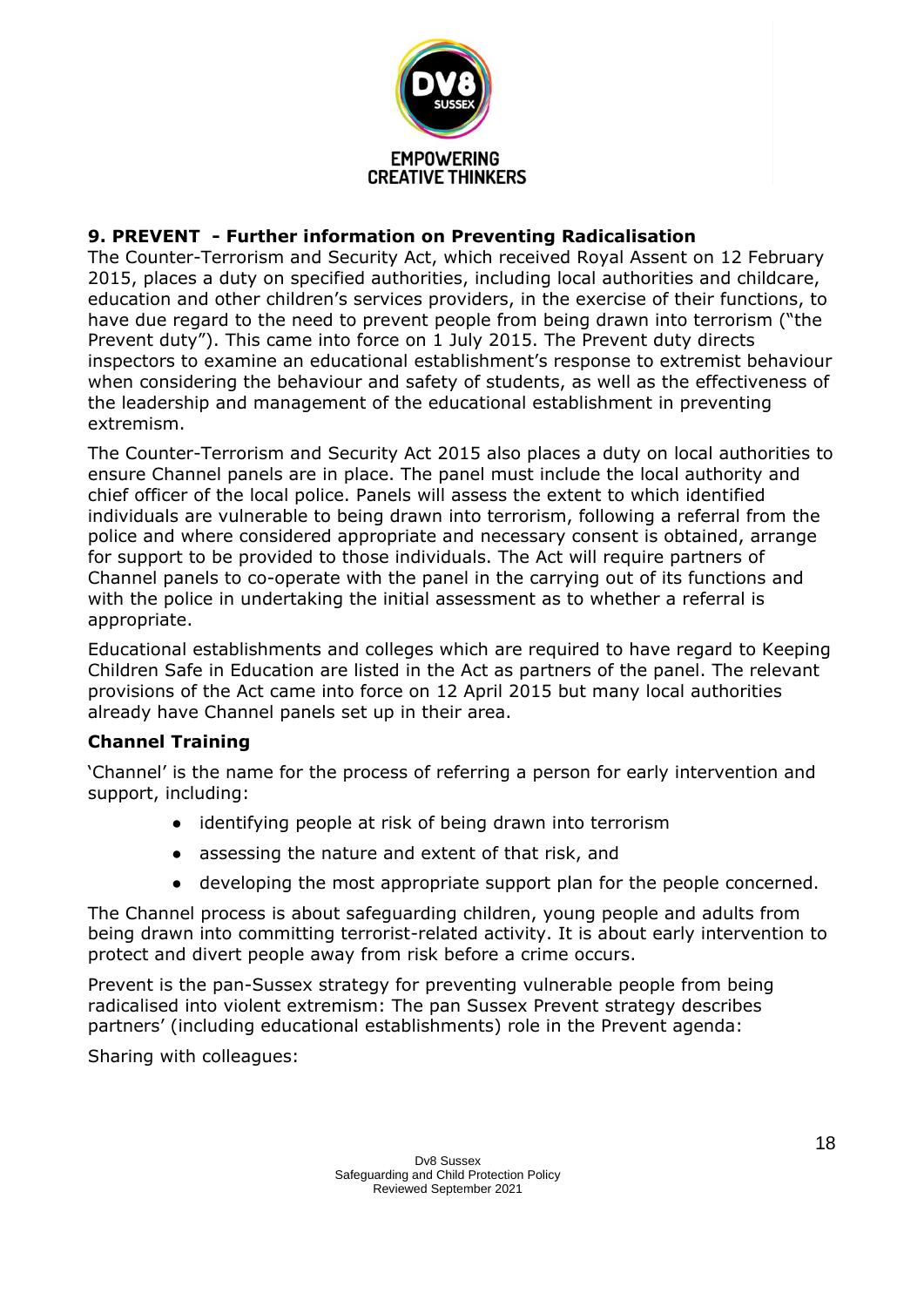

- Promote awareness of the PREVENT strategy within your organisation and partners, including the local risks, roles and responsibilities involved in its delivery
- Ensure colleagues and partners are aware of how to report any potentially relevant information or concerns
- Promote an understanding amongst colleagues and partners of how to identify indicators of terrorism
- Promote an understanding amongst colleagues and partners of how to identify potential signs of individual vulnerability to radicalisation.
- Indicators of terrorist activity

The Department for education has published The Prevent Duty Departmental advice for educational establishments and childcare providers at:

[https://assets.publishing.service.gov.uk/government/uploads/system/uploads/attach](https://assets.publishing.service.gov.uk/government/uploads/system/uploads/attachment_data/file/439598/prevent-duty-departmental-advice-v6.pdf) [ment\\_data/file/439598/prevent-duty-departmental-advice-v6.pdf](https://assets.publishing.service.gov.uk/government/uploads/system/uploads/attachment_data/file/439598/prevent-duty-departmental-advice-v6.pdf)

- All staff will complete the online ETF Prevent training as part of staff induction and refresher training annually
- Staff leading on the prevent agenda have all attended 'prevent strategy' training from the local authority.

## **10. RECORDS AND MONITORING**

Well-kept records are essential to good safeguarding practice. Dv8 Sussex is clear about the following:

- The need to accurately and securely record any concern held about a student within the company
- The confidentiality status of such records
- When these records should be passed over to other agencies

The completed form must be stored safely and securely as per Dv8's Data Protection Policy and shared in a secure manner only with the appropriate panel member or DSL. The reports are locked in a filing cabinet in the centre office. Only the DSL and deputy have keys for this.

## **TIER 1 and 2 Reports**

Electronic TIER 1 and 2 forms will be received by the Dv8 Designated Safeguarding lead and they will take appropriate action which may include referral. All incidents at Level 2 will be discussed with the Safeguarding Panel at termly meetings.

Any hard copies of safeguarding or cause for concern forms must be kept in a confidential file, which is kept separate to other files and stored in a secure place at the relevant centre. The majority of files however will be held securely digitally with access restricted to relevant staff members only.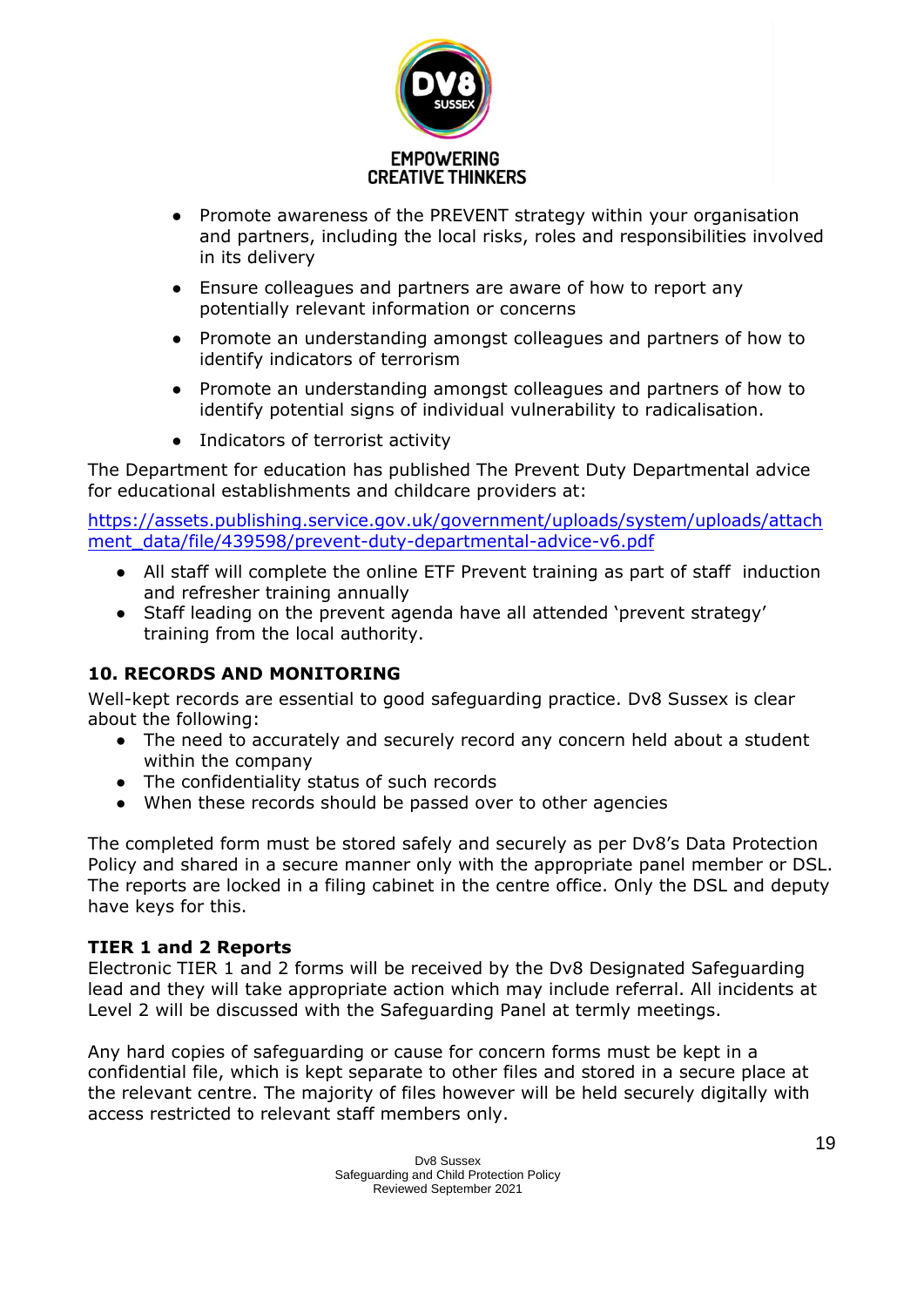

If a student transfers from Dv8 Sussex to another training provider, these files may be copied and forwarded to the student's new establishment marked confidential and for the attention of the designated safeguarding coordinator if this is deemed to be in the student's best interests.

An overview of safeguarding issues and incidents at Dv8 will be shared with the Board of Directors at every meeting. These will be figures only to maintain the confidentiality of students concerned. Reporting will also cover any PREVENT referrals or concerns and detail on the impact of youth homelessness.

## **11. ATTENDANCE AT SAFEGUARDING CONFERENCES AND CORE GROUPS**

It is the responsibility of the DSL to ensure that Dv8 is represented or a report is submitted to any safeguarding conference called for students on programmes at Dv8 or previously known to them. Whoever attends should be fully briefed on any issues or concerns Dv8 has and be prepared to make decisions on registration at the end of the conference.

When a student is the subject of a safeguarding plan, it is the Designated Safeguarding Lead's responsibility to ensure that the student is monitored regarding their attendance, welfare and presentation.

If Dv8 is part of the core group then the Safeguarding Lead should ensure that Dv8 is represented at these meetings and that there is a record of attendance and issues discussed.

All concerns about the safeguarding plan and / or the student's welfare should be discussed and recorded at the core group meeting unless the student is at further risk of significant harm before the meeting date. In this case the Safeguarding Lead must inform the student's key worker or social worker immediately and then record that they have done so and the actions agreed.

## **12. WORK EXPERIENCE PLACEMENTS**

For students undertaking work experience off site Dv8 will conduct a Safeguarding and safety audit and suitability vetting of the provider prior to sending students on placement.

Dv8 will provide guidance to placement providers as to appropriate action they should take if a student discloses to them.

Dv8 will provide guidance to students who are on work placement as to action they should take if they have any concerns about their placement

It will be recognised as good practice to have similar checks for all employers working with Dv8 students.

## **13. ONLINE SAFETY**

Online safety covers issues relating to children and young people as well as adults and their safe use of the internet, mobile phones and other electronic communications technologies, both in and out of college. It includes education for all Dv8 staff and learners about risks and responsibilities and is part of the 'duty of care' which applies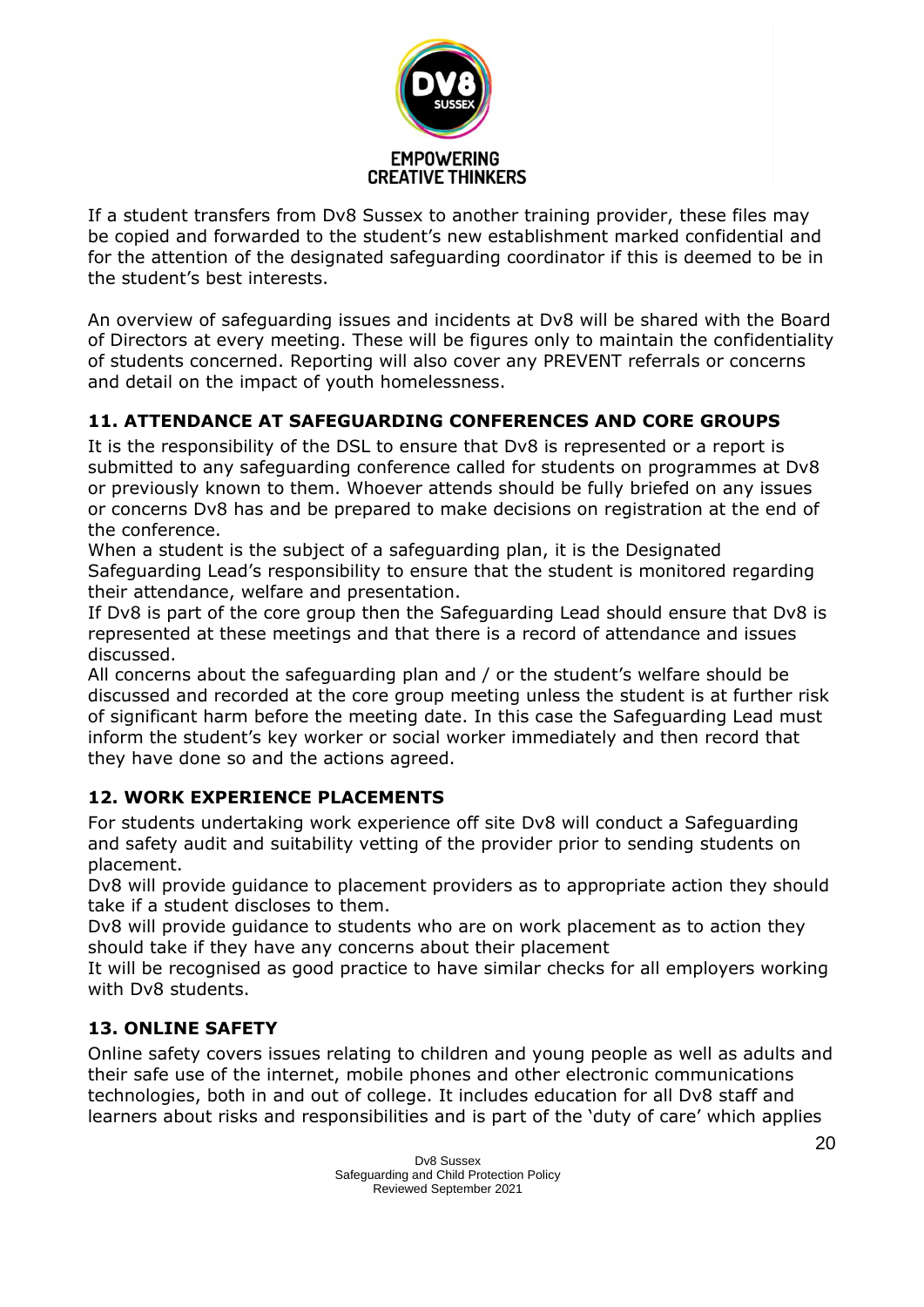

to everyone working with young people. Please see Dv8's *Online Safety Policy* and the separate guidance document '*Delivering online/remote learning safely during the Covid 19 crisis*' for full guidance about safeguarding on digital platforms.

## **14. RISK ASSESSMENTS**

In order to safeguard students, all new project activities, as well as activities that take place outside of Dv8 designated training centres, must be prepared for and risk assessed. All risk assessments must take into account physical, emotional and psychological outcomes of risks and hazards – and must be signed off by a Centre Coordinator or the Head of Teaching and Learning.

Failure by staff to adequately prepare for and risk assess any trips or visits may lead to disciplinary action under the disciplinary procedure.

## **14. 1 Supporting students at risk**

Dv8 recognises that children and young people who have experienced neglect, abuse or who witness violence may find it difficult to develop a sense of self-worth or view the world as a positive place. In some circumstances it may be necessary to undertake a risk assessment for individual students to ensure that their time at Dv8 is safe and that all pupils and staff are kept safe whilst at the Dv8 centres.

Dv8 may be the only stable, secure and predictable element in the lives of children at risk. Nevertheless, whilst at Dv8 their behaviour may still be challenging and defiant or they may not actively participate.

Dv8 will endeavour to support pupils through:

- The curriculum to encourage self-esteem and self-motivation as well as raising awareness of risks from exploitation and radicalisation.
- The organisational ethos which promotes a positive, supportive and secure environment and which gives all students and staff a sense of being respected and valued.
- The implementation of Dv8's Behaviour Management policies.
- A consistent approach agreed by all staff which will endeavour to ensure the student knows that some behaviour is unacceptable but s/he is valued.
- Regular liaison with other professionals and agencies that support students and their families.
- A commitment to develop productive, supportive relationships with parents and carers, whenever it is in the student's best interest to do so.
- The development and support of a responsive and knowledgeable staff group, trained to respond appropriately in safeguarding situations.
- Recognition that, statistically, children with behavioural difficulties and disabilities are most vulnerable to abuse, so staff who work in any capacity with students with profound and multiple disabilities, sensory impairment and / or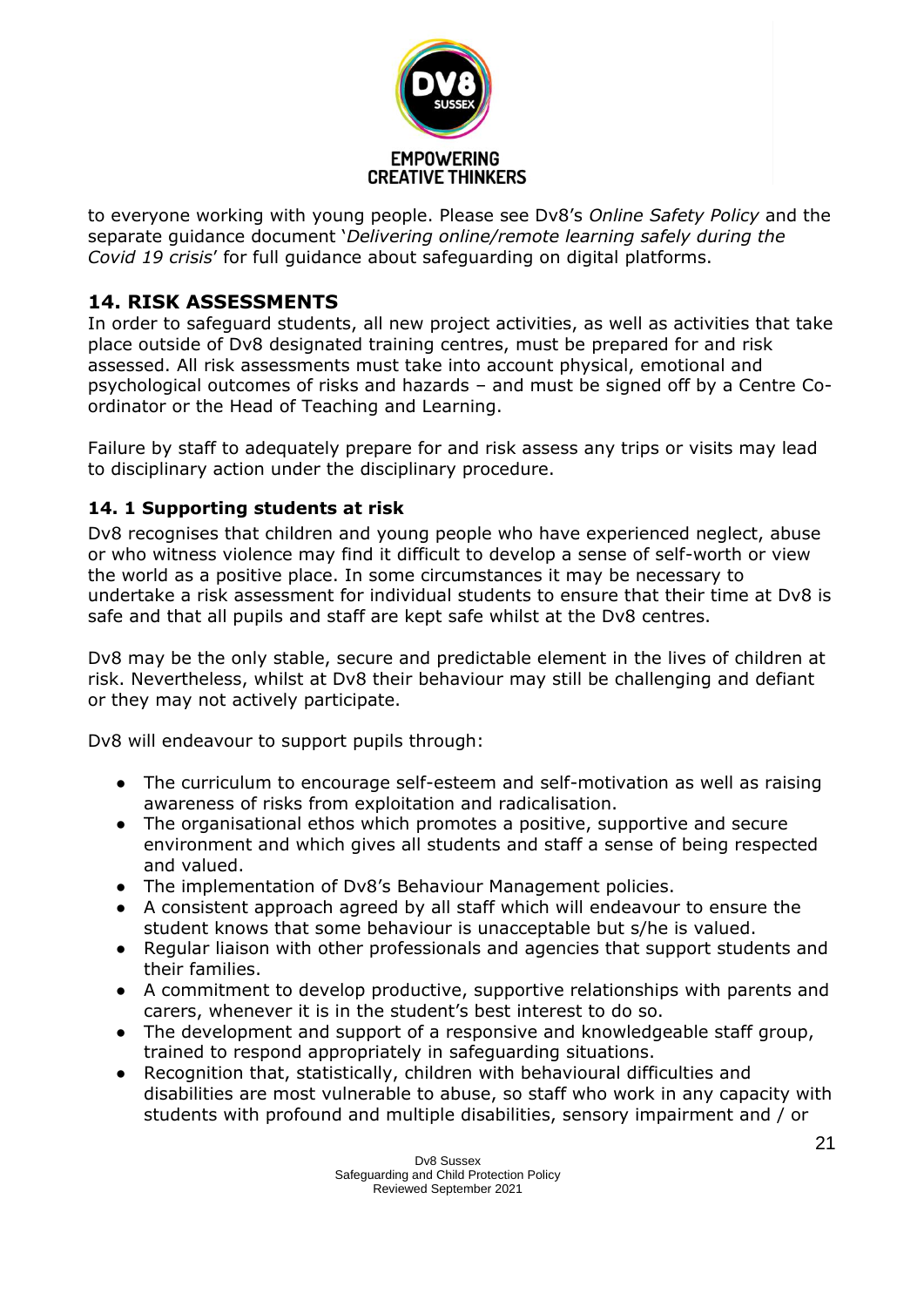

emotional and behavioural problems will need to be particularly sensitive to signs of abuse.

● Recognition that in a home environment where there is domestic violence or drug or alcohol abuse, students may also be vulnerable and in need of support or protection.

## **15. ALLEGATIONS AGAINST STAFF**

Any allegation made against a member of staff, volunteer, or trustee, whether by a child, parent, service user, colleague or anybody else will be treated with the utmost seriousness and responded to immediately by the Dv8 Principal. This will apply regardless of whether the allegation relates to actions within a work or personal context. Full, written details, signed and dated by the person making the allegation must be provided to the Principal.

Through discussion and consultation with the LADO, a decision will be made whether to make a referral to local authority social services and / or the police. Where the allegation is against the Principal or DSL, another member of the senior management team will take this action.

The member of staff against whom the allegation is made will be kept informed about the allegation and the progress of the complaint, unless to do so may cause the risk of harm to the complainant.

If after discussion with the LADO it is decided that a referral to local authority social services or police is not appropriate, it may still be necessary to address matters in accordance with the Dv8's disciplinary procedures.

Where Dv8 takes action to terminate its relationship with a member of staff, volunteer, or trustee for behaviour or actions which harmed or could have harmed a child or young person we will refer their name to the Disclosure and Barring Scheme for consideration of inclusion on the barred persons list, in line with current guidance. Inclusion in this list disqualifies individuals from working or seeking work with adults at risk and/or children and young people.

## **16. POLICY REVIEW**

The Dv8 Designated Safeguarding lead is responsible for ensuring the annual review of this policy. Previous versions of the policy are to be kept to demonstrate progress and developments made

## **Appendix A - Child Protection and Safeguarding Procedures**

## 1 **Definitions**

1.1 **Abuse**, including neglect, is a form of maltreatment. A person may abuse a child by inflicting harm or by failing to prevent harm. Children may be abused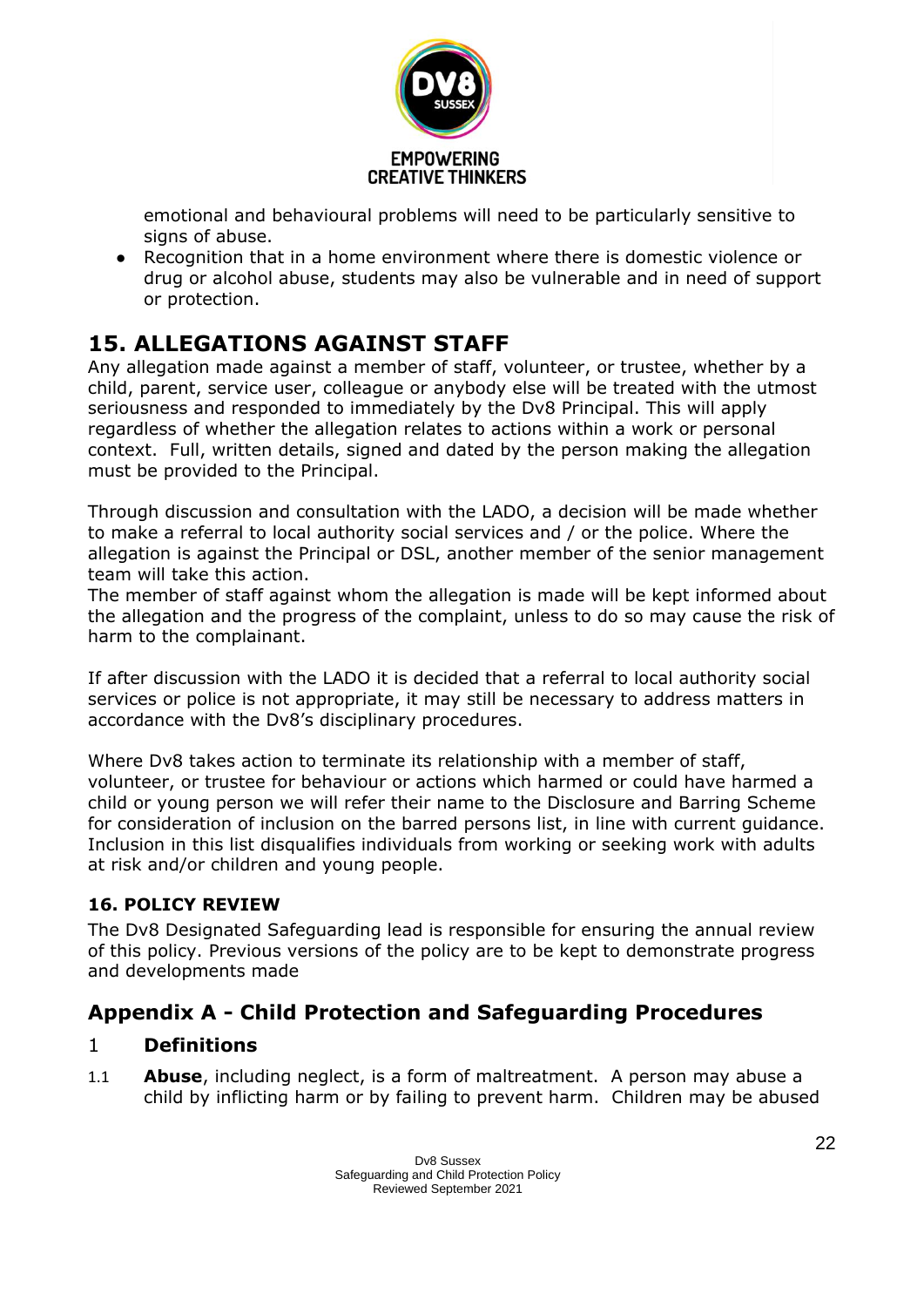

within their family, in an institutional or community setting, by those known to them, or, more rarely, by a stranger.

- 1.2 **Children** are any people who have not yet reached their 18th birthday; a 16 year-old, whether living independently, in further education, in the armed forces or in hospital, is a child and is entitled to the same protection and services as anyone younger.
- 1.3 **Child protection** is part of safeguarding and promoting the welfare of children and refers to activity undertaken to protect specific children who are suffering, or likely to suffer, significant harm.
- 1.4 **Early Help** means providing support as soon as a problem emerges, at any point in a child's life, from the foundation years to teenage years.
- 1.5 **Harm** is ill treatment or impairment of health and development, including impairment suffered from seeing or hearing the ill treatment of another.
- 1.6 **Safeguarding children** is the action we take to promote the welfare of children and protect them from harm. **Safeguarding and promoting the welfare of children** is defined in *Working Together to Safeguard Children*: *A Guide to Inter-Agency Working to Safeguard and Promote the Welfare of Children (July 2018)* as:
	- protecting children from maltreatment;
	- preventing impairment of children's health and development;
	- ensuring that children grow up in circumstances consistent with the provision of safe and effective care; and
	- taking action to enable all children to have the best outcomes.
- 1.7 **Significant harm** is the threshold that justifies compulsory intervention in the family in the best interests of the child. Section 31 of the Children Act 1989 states 'where the question of whether harm suffered by a child is significant turns on the child's health or development, his/her health or development shall be compared with that which could reasonably be expected of a similar child.'
- 1.8 For more definitions, see *Pan-Sussex Child Protection and Safeguarding Procedures*.

## 2 **Categories of Abuse**

- 2.1 **Emotional abuse** is the persistent emotional maltreatment of a child such that it causes severe and persistent adverse effects on the child's emotional development or mental health. It may involve:
	- making a child feel worthless, unloved or inadequate
	- only there to meet another's needs
	- inappropriate age or developmental expectations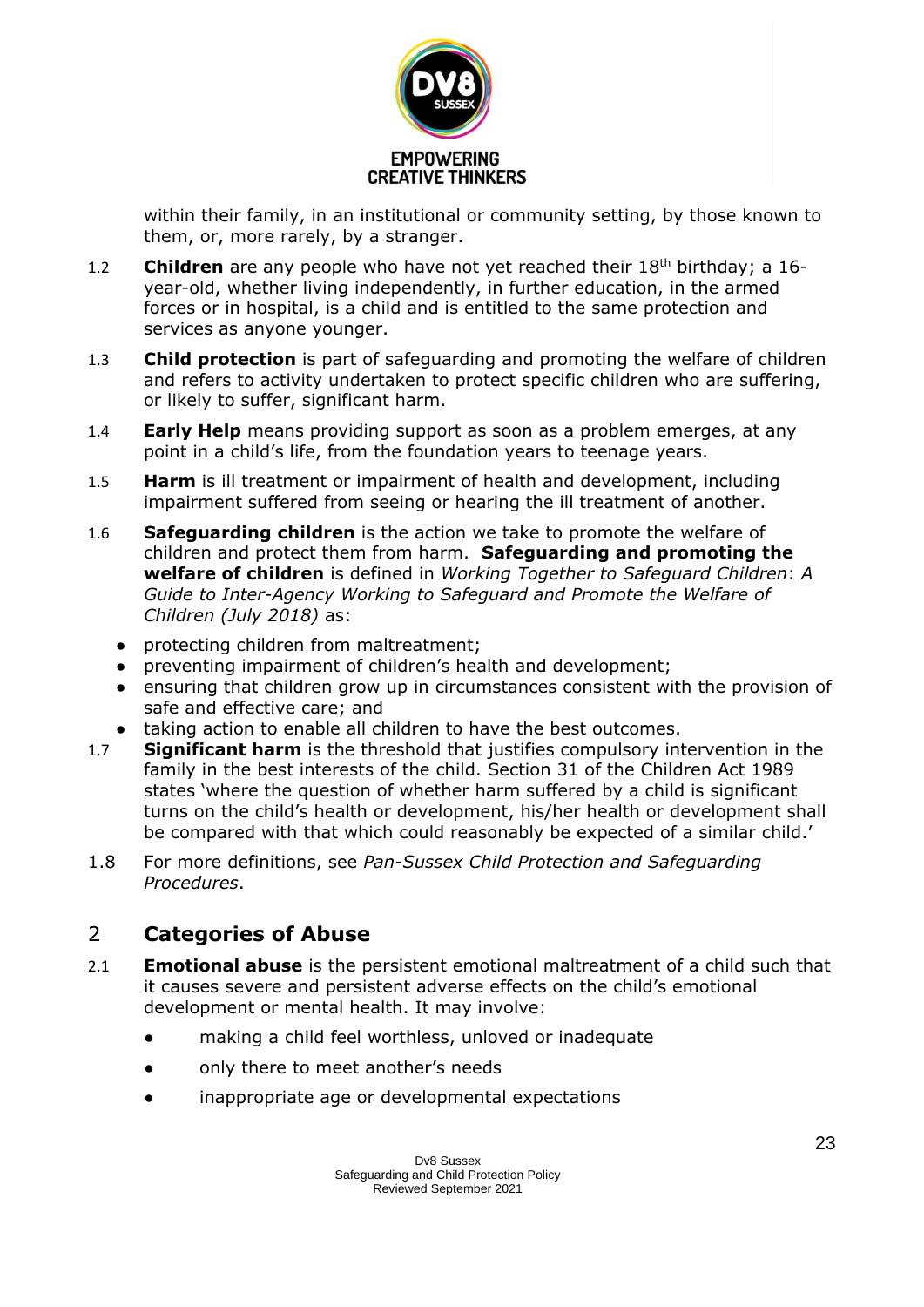

- overprotection and limitation of exploration, learning and social interaction
- seeing or hearing the ill treatment of another, e.g. domestic abuse
- making the child feel worthless and unloved high criticism and low warmth
- serious bullying (including cyber bullying)
- exploitation or corruption

Some level of emotional abuse is involved in all types of maltreatment of a child, although it may occur alone.

- 2.2 **Neglect** is the persistent failure to meet a child's basic physical or psychological needs, likely to result in the serious impairment of the child's health or development. Neglect may occur during pregnancy as a result of maternal substance misuse. Once a child is born, it may involve a parent failing to:
	- provide adequate food, clothing and shelter, including exclusion from home or abandonment
	- protect a child from physical and emotional harm or danger
	- ensure adequate supervision, including the use of inadequate care givers
	- ensure access to appropriate medical care or treatment

It may also include neglect of, or unresponsiveness to, a child's basic emotional needs.

2.3 **Physical abuse** may involve hitting, shaking, throwing, poisoning, burning, scalding, drowning, suffocating, or otherwise causing physical harm to a child. Physical harm may also be caused when a parent or carer fabricates the symptoms of, or deliberately induces, illness in a child.

Physical abuse is not solely perpetrated by adults. Children can also commit acts of physical abuse.

## 2.4 **Sexual abuse**

**Sexual abuse** covers a broad range of harmful behaviours, and it is important that all staff, students and parents understand, recognise and can name the different harmful sexual behaviours:

**Sexual abuse involves** forcing or enticing a child or young person to take part in sexual activities, including prostitution, whether or not the child is aware of what is happening. Activities may involve physical contact, including penetration of any part of the body, or non-penetrative acts. They may include non-contact activities, such as involving children looking at or in the production of sexual images, including on the internet, watching sexual activities, or encouraging children to behave in sexually inappropriate ways.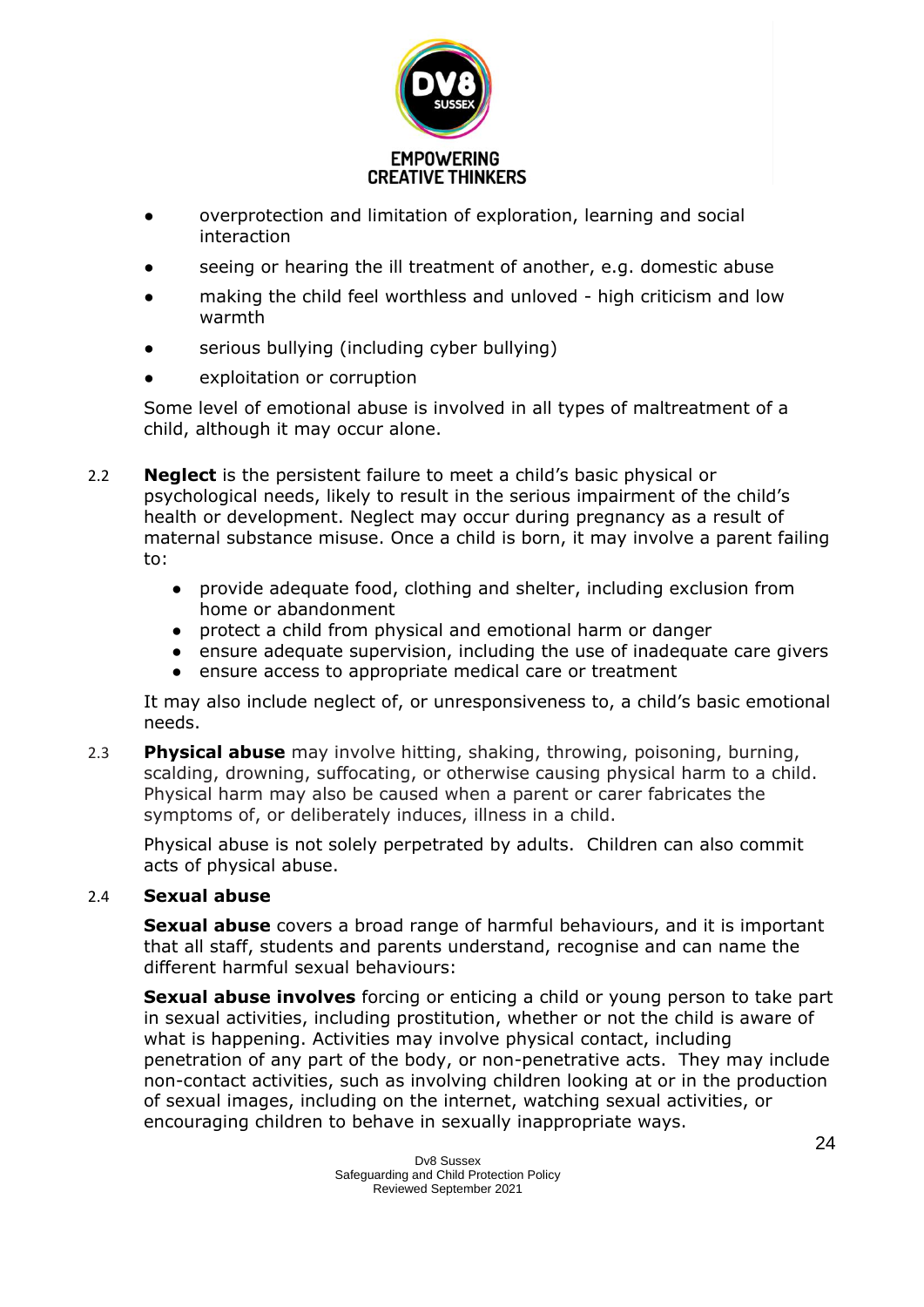

Sexual abuse is not solely perpetrated by adult males. Women can also commit acts of sexual abuse, as can other children.

**Child sexual exploitation** is also sexual abuse; it involves children and young people receiving something, for example accommodation, drugs, gifts or affection, as a result of them performing sexual activities, or having others perform sexual activities on them. It could take the form of grooming of children, e.g. to take part in sexual activities or to post sexual images of themselves on the internet.

**Harmful sexual behaviour** - 'experimentation that unintentionally goes too far, through to serious sexual assault' (*Stop it Now!)*

**Sexual violence:** Sexual offences under the Sexual Offences Act 2003. This includes rape, assault by penetration, sexual assault, causing someone to engage in sexual activity without consent.

**Sexual assault:** `A person (A) commits an offence if: s/he intentionally touches another person (B), the

Touching is sexual, B does not consent to the touching and A does not reasonably believe that B consents

## **A child under the age of 13 can never consent to any sexual activity**'.

**Sexual harassment:** 'sexual harassment is likely to: violate a child's dignity, and/or make them feel intimidated, degraded or humiliated and/or create a hostile, offensive or sexualised environment.' (*Dfe, 2021*) 'Unwanted or unwelcome behaviour of a sexual nature that interferes with your right to receive an equal educational opportunity' (*Stein, 1999*).

• **Bullying** - 'the **repetitive**, **intentional hurting** of one person or group by another person or group, where the relationship involves an imbalance of power' (*Anti-Bullying Alliance)*

## 3 **Specific Safeguarding Issues**

- 3.1 Dv8 college staff members need to be aware of specific safeguarding issues, as identified in *Keeping Children Safe in Education*. Chapter 8 of the *Pan-Sussex Child Protection and Safeguarding Procedures* has detailed information about local procedures for some specific issues.
- 3.2 Keeping Children Safe in Education identifies the following specific safeguarding issues:

Children and the court system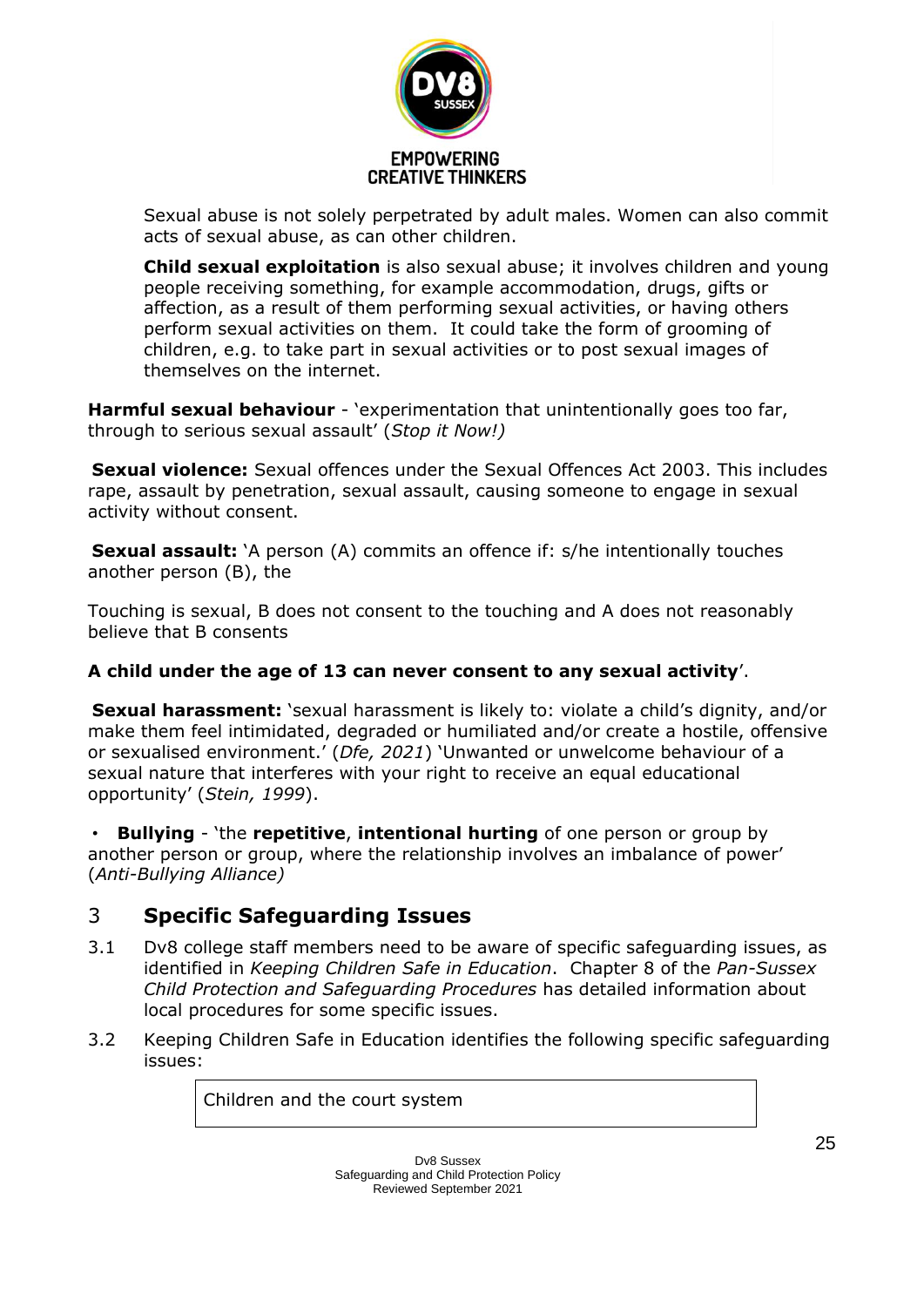

Children with family members in prison

Child sexual exploitation

Child criminal exploitation: county lines

Domestic abuse

Homelessness

So-called 'honour-based' abuse- including female genital mutilation (FGM), forced marriage, and practices such as breast ironing

Radicalisation

Peer on peer abuse – bullying and cyberbullying

Peer on peer abuse – physical abuse such as hitting, kicking, shaking, biting, hair pulling, or otherwise causing physical harm

Peer on peer abuse – initiation/hazing type violence and rituals

Peer on peer abuse – sharing of nudes/semi nudes images or videos (youth produced sexual imagery)

Peer on peer abuse – sexual violence and sexual harassment

Substance Misuse (drugs and alcohol)

Truancy (deliberately missing education)

3.3 Keeping Children Safe in Education Part 5 covers child on child sexual violence and sexual harassment.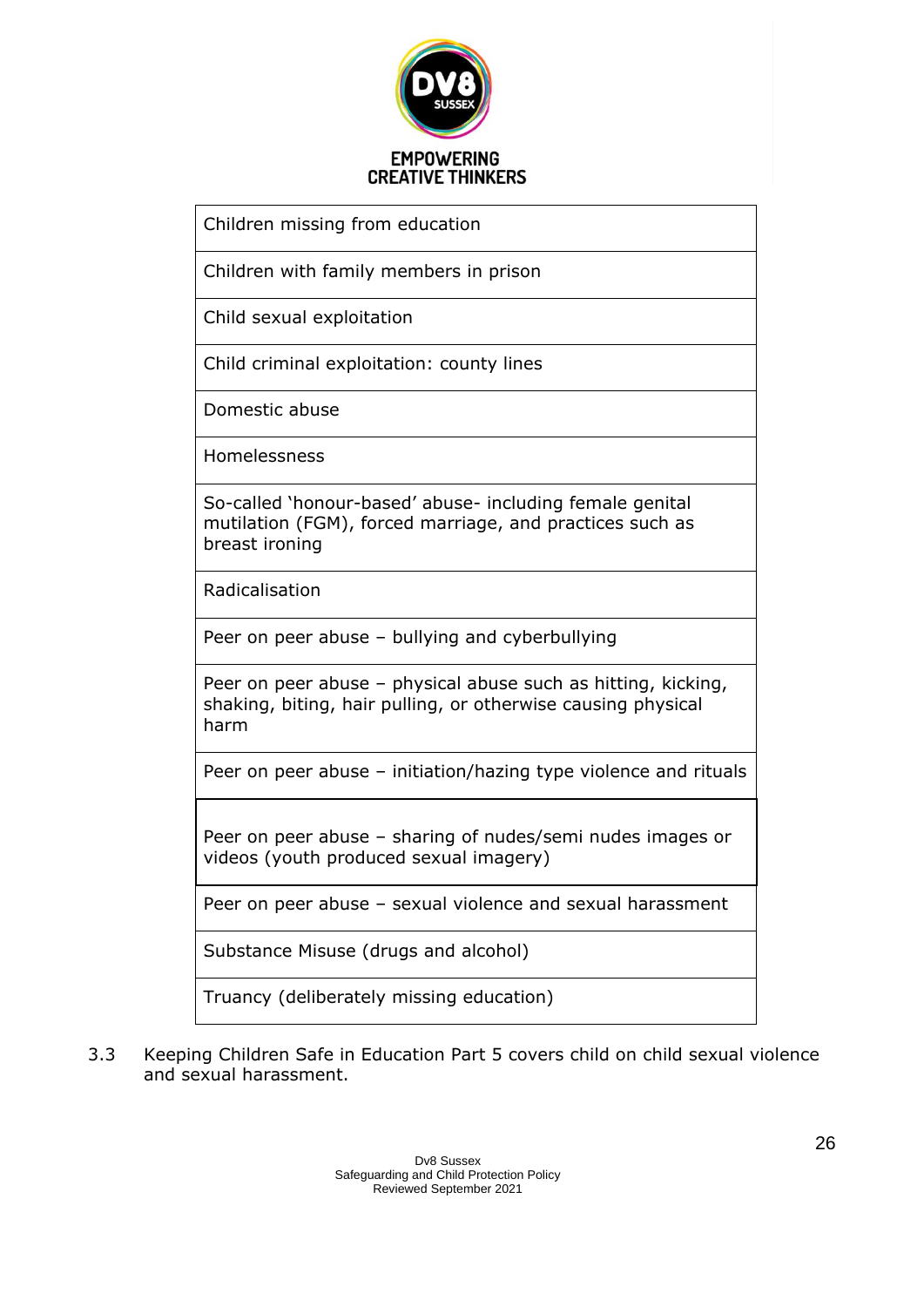

3.4 Keeping Children Safe in Education Annex A contains important additional information about some specific forms of abuse and safeguarding issues:

| Children and the court system                                                      |  |
|------------------------------------------------------------------------------------|--|
| Children missing from education                                                    |  |
| Children with family members in prison                                             |  |
| Child sexual exploitation                                                          |  |
| Child criminal exploitation: county lines                                          |  |
| Domestic abuse                                                                     |  |
| Homelessness                                                                       |  |
| So-called 'honour-based' abuse                                                     |  |
| Preventing radicalisation                                                          |  |
| Peer on peer abuse                                                                 |  |
| Sexual violence and sexual harassment between children in<br>colleges and colleges |  |

Keeping Children Safe in Education Annex C contains important additional information about online safety.

3.5 Brighton & Hove Local Safeguarding Children's Partnership has additional information and guidance on some of these issues at:

[https://www.bhscp.org.uk/preventing-abuse-and-neglect/keeping-children](https://www.bhscp.org.uk/preventing-abuse-and-neglect/keeping-children-safe/?highlight=specific%20safeguarding%20issues)[safe/?highlight=specific%20safeguarding%20issues](https://www.bhscp.org.uk/preventing-abuse-and-neglect/keeping-children-safe/?highlight=specific%20safeguarding%20issues)

## 3.6 **Further Information on Children Missing from Education**

Children going missing, particularly repeatedly, can act as a vital warning sign of a range of safeguarding possibilities. This may include abuse and neglect, which may include sexual abuse or exploitation and child criminal exploitation.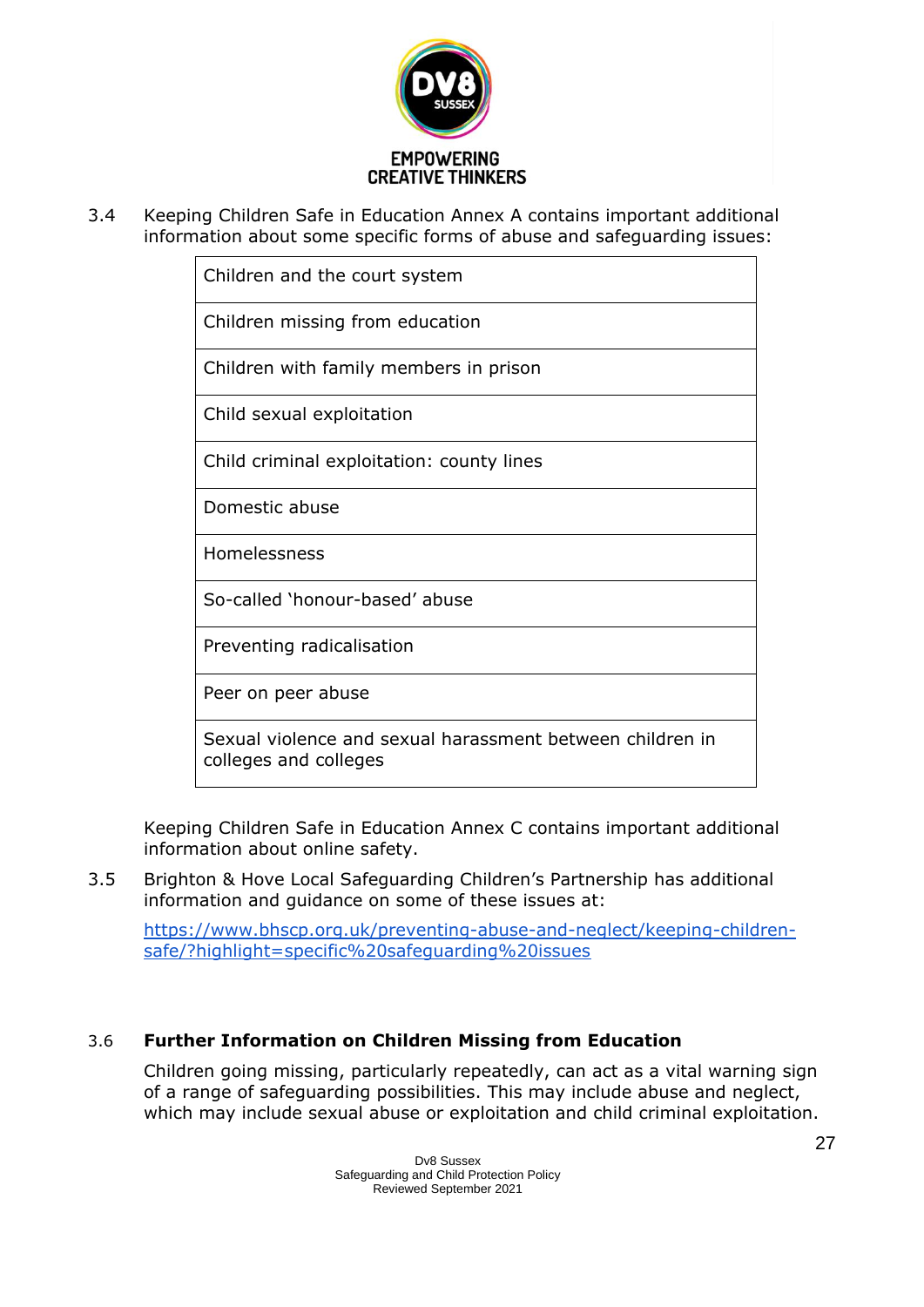

It may indicate mental health problems, risk of substance abuse, risk of travelling to conflict zones, risk of female genital mutilation or risk of forced marriage. Early intervention is necessary to identify the existence of any underlying safeguarding risk and to help prevent the risks of a child going missing in future. Staff should be aware of the college's unauthorised absence and the Local Authority's children missing from education procedures.

## 3.7 **Further information on Child Sexual Exploitation**

Child sexual exploitation is a form of child sexual abuse. It occurs where an individual or group takes advantage of an imbalance of power to coerce, manipulate or deceive a child or young person under the age of 18 into sexual activity (a) in exchange for something the victim needs or wants, and/or (b) for the financial advantage or increased status of the perpetrator or facilitator. The victim may have been sexually exploited even if the sexual activity appears consensual. Child sexual exploitation does not always involve physical contact: it can also occur through the use of technology. Like all forms of child sex abuse, child sexual exploitation:

• can affect any child or young person (male or female) under the age of 18 years, including 16 and 17 year olds who can legally consent to have sex;

• can still be abuse even if the sexual activity appears consensual;

• can include both contact (penetrative and non-penetrative acts) and noncontact sexual activity;

• can take place in person or via technology, or a combination of both;

• can involve force and/or enticement-based methods of compliance and may, or may not, be accompanied by violence or threats of violence;

• may occur without the child or young person's immediate knowledge (e.g. through others copying videos or images they have created and posted on social media);

• can be perpetrated by individuals or groups, males or females, and children or adults. The abuse can be a one-off occurrence or a series of incidents over time, and range from opportunistic to complex organised abuse; and

• is typified by some form of power imbalance in favour of those perpetrating the abuse. Whilst age may be the most obvious, this power imbalance can also be due to a range of other factors including gender, sexual identity, cognitive ability, physical strength, status, and access to economic or other resources.

Some of the following signs may be indicators of child sexual exploitation:

- children who appear with unexplained gifts or new possessions;
- children who associate with other young people involved in exploitation;
- children who have older boyfriends or girlfriends;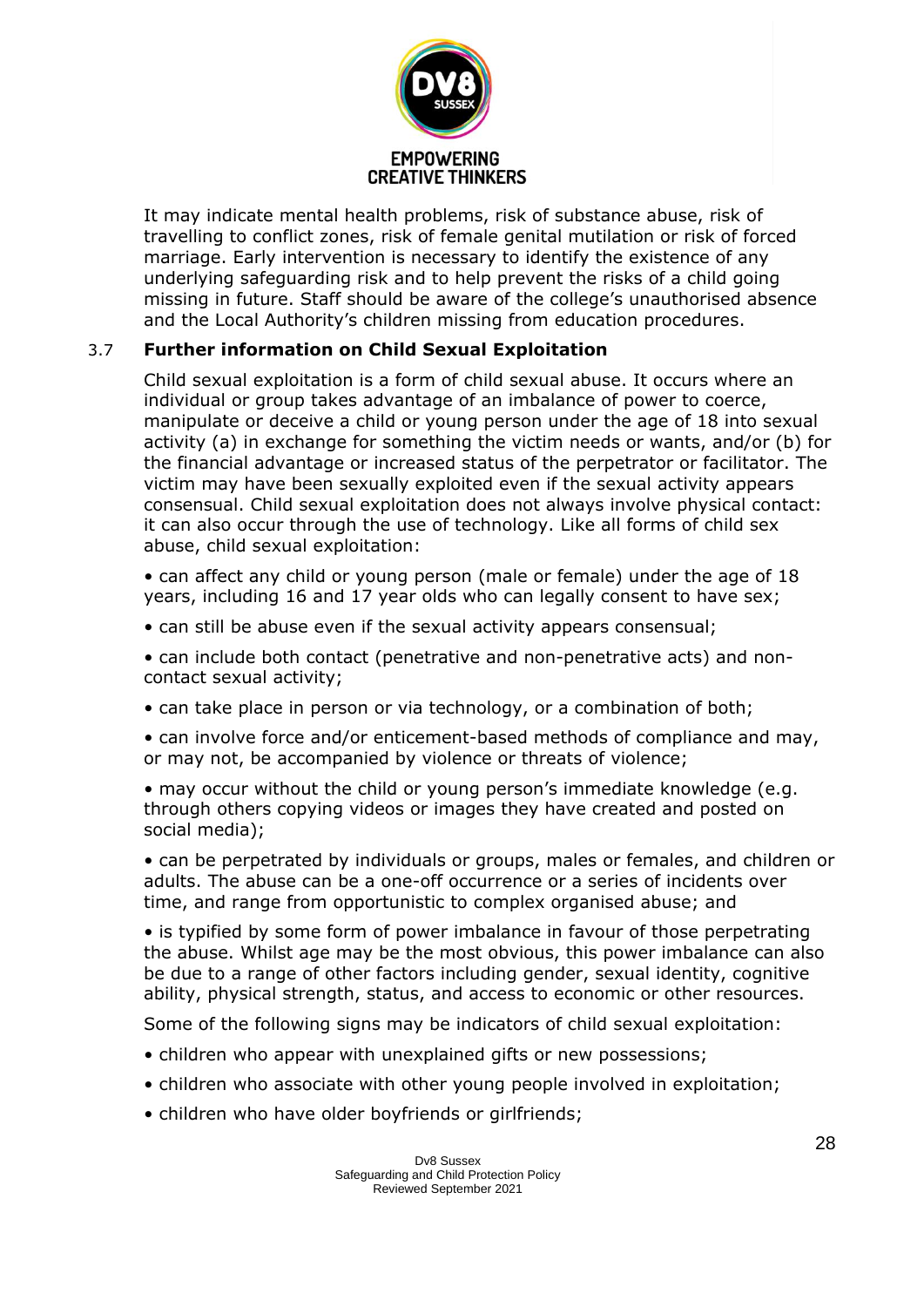

- children who suffer from sexually transmitted infections or become pregnant;
- children who suffer from changes in emotional well-being;
- children who misuse drugs and alcohol;
- children who go missing for periods of time or regularly come home late; and

• children who regularly miss college or education or do not take part in education.

#### 3.8 **Further Information on Child Criminal Exploitation**

Criminal exploitation of children is a geographically widespread form of harm that is a typical feature of county lines criminal activity: drug networks or gangs groom and exploit children and young people to carry drugs and money from urban areas to suburban and rural areas, market and seaside towns. Key to identifying potential involvement in county lines are missing episodes, when the victim may have been trafficked for the purpose of transporting drugs and a referral to the National Referral Mechanism should be considered. Like other forms of abuse and exploitation, county lines exploitation:

• can affect any child or young person (male or female) under the age of 18 years;

- can affect any vulnerable adult over the age of 18 years;
- can still be exploitation even if the activity appears consensual;

• can involve force and/or enticement-based methods of compliance and is often accompanied by violence or threats of violence;

• can be perpetrated by individuals or groups, males or females, and young people or adults; and

• is typified by some form of power imbalance in favour of those perpetrating the exploitation. Whilst age may be the most obvious, this power imbalance can also be due to a range of other factors including gender, cognitive ability, physical strength, status, and access to economic or other resources.

#### 3.9 **Further Information on Domestic Violence**

The cross-government definition of domestic violence and abuse is:

Any incident or pattern of incidents of controlling, coercive, threatening behaviour, violence or abuse between those aged 16 or over who are, or have been, intimate partners or family members regardless of gender or sexuality. The abuse can encompass, but is not limited to:

- psychological;
- physical;
- sexual;
- financial; and emotional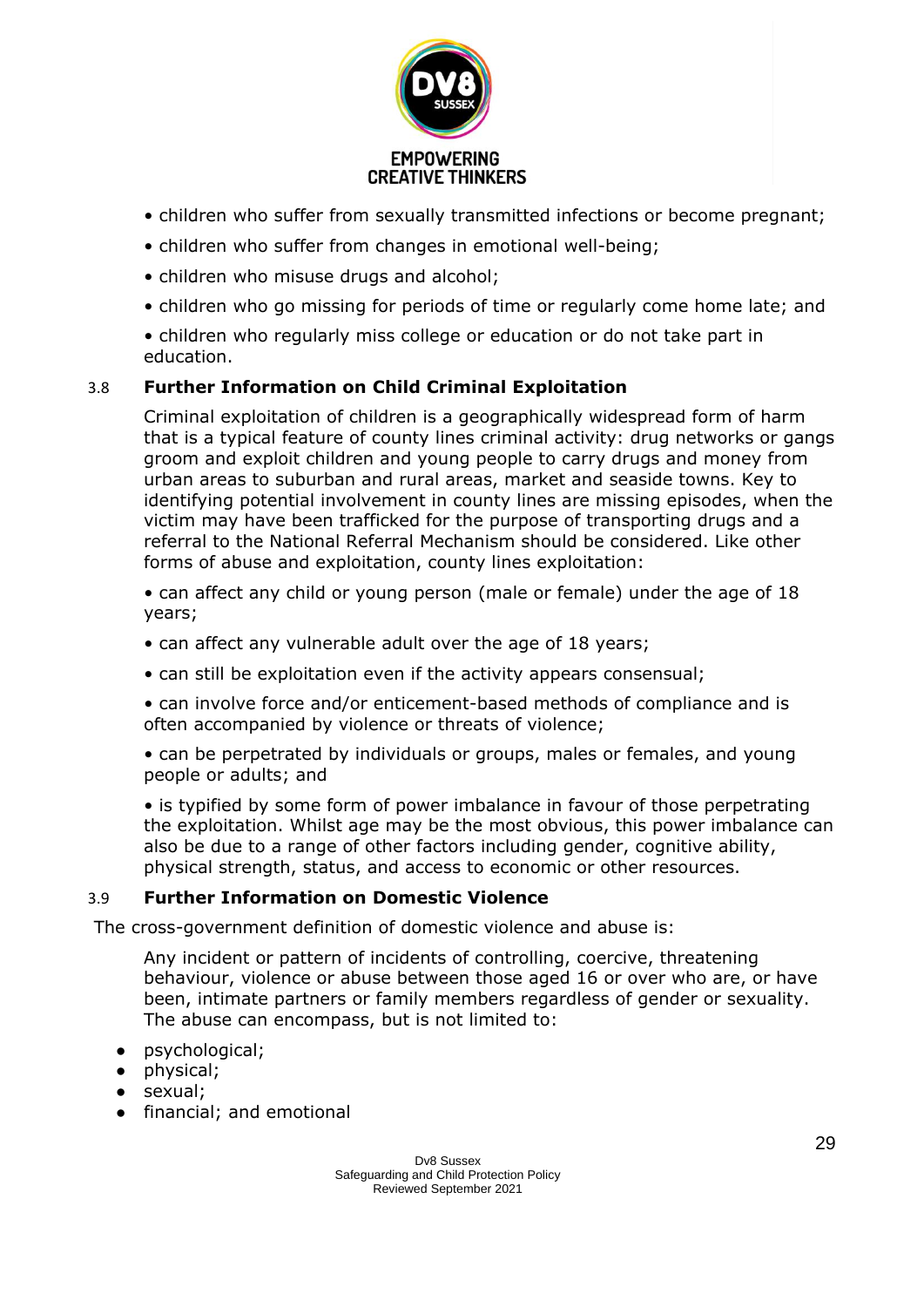

Exposure to domestic abuse and/or violence can have a serious, long lasting emotional and psychological impact on children. In some cases, a child may blame themselves for the abuse or may have had to leave the family home as a result. Domestic abuse affecting young people can also occur within their personal relationships, as well as in the context of their home life.

## 3.10 **Further information on Homelessness**

Being homeless or being at risk of becoming homeless presents a real risk to a child's welfare. The Homelessness Reduction Act 2017 places a new duty to refer service users for support. The designated safeguarding lead (and any deputies) should be aware of contact details and referral routes into the Local Housing Authority so they can raise/progress concerns at the earliest opportunity. Indicators that a family may be at risk of homelessness include household debt, rent arrears, domestic abuse and anti-social behaviour, as well as the family being asked to leave a property. Whilst referrals and or discussion with the Local Housing Authority should be progressed as appropriate, this does not, and should not, replace a referral into children's social care where a child has been harmed or is at risk of harm.

In most cases college and college staff will be considering homelessness in the context of children who live with their families, and intervention will be on that basis. However, it should also be recognised in some cases 16 and 17 year olds could be living independently from their parents or guardians, for example through their exclusion from the family home, and will require a different level of intervention and support. Children's services will be the lead agency for these young people and the designated safeguarding lead (or a deputy) should ensure appropriate referrals are made based on the child's circumstances.

## 3.11 **Further information on Female Genital Mutilation (FGM)**

Professionals in all agencies, and individuals and groups in relevant communities, need to be alert to the possibility of a girl being at risk of FGM, or already having suffered FGM. There are a range of potential indicators that a child or young person may be at risk of FGM, which individually may not indicate risk but if there are two or more indicators present this could signal a risk to the child or young person. Victims of FGM are likely to come from a community that is known to practise FGM. Professionals should note that girls at risk of FGM may not yet be aware of the practice or that it may be conducted on them, so sensitivity should always be shown when approaching the subject. Staff should activate local safeguarding procedures, using existing national and local protocols for multi-agency liaison with police and children's social care.

Warning signs that FGM may be about to take place, or may have already taken place, can be found in the [Brighton and Hove FGM Multi Agency Resource Pack](http://brightonandhovelscb.org.uk/wp-content/uploads/LSCB-VAWG-FGM-Resource-Pack-FINAL.pdf) or within the e-learning for all professionals, developed by the Home Office, available at [www.fgmelearning.co.uk](http://www.fgmelearning.co.uk/)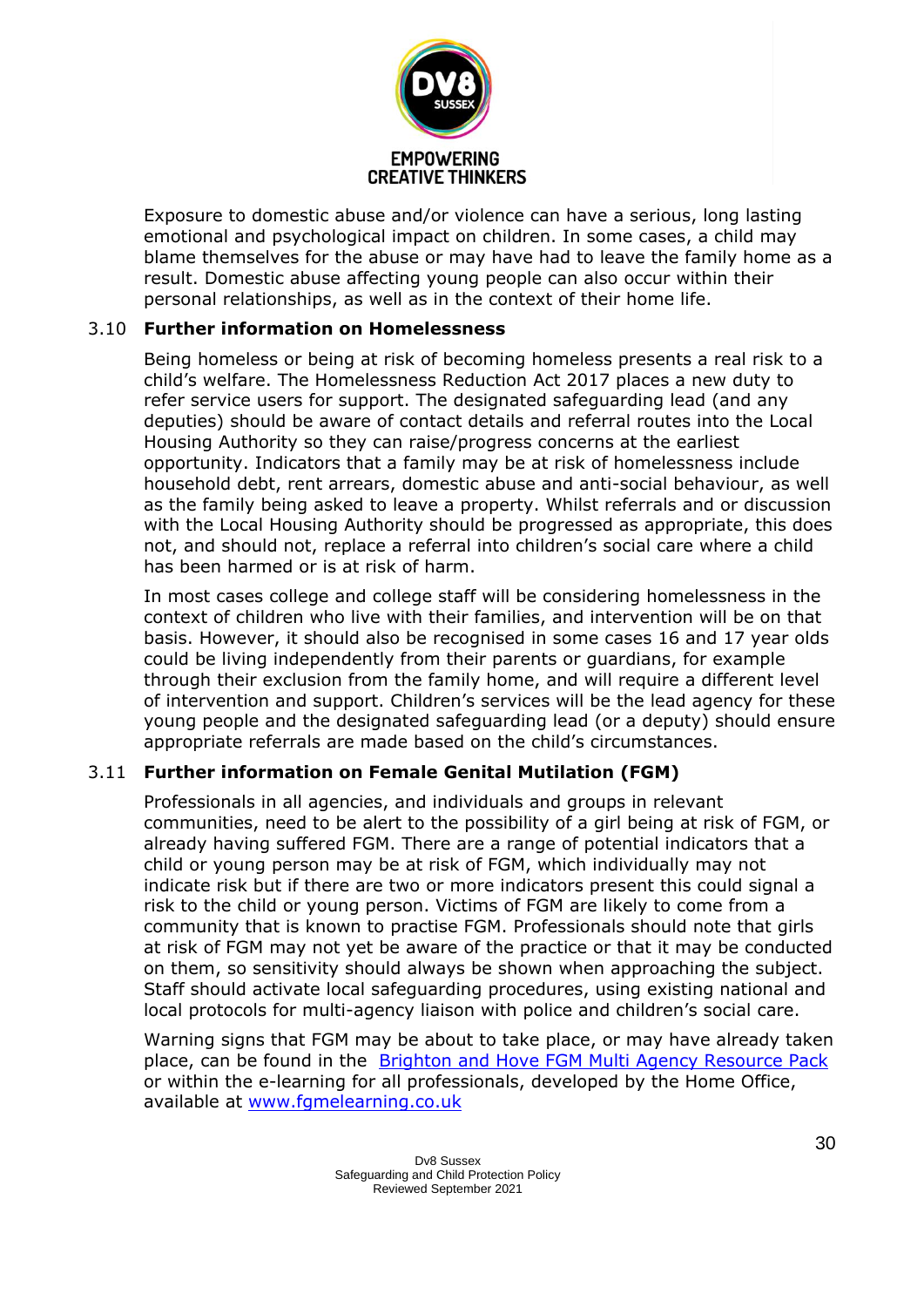

Girls who are threatened with, or who have undergone FGM may withdraw from education, restricting their educational and personal development. They may feel unable to go against the wishes of their parents and consequently may suffer emotionally. Staff may become aware of a student because she appears anxious, depressed and emotionally withdrawn. They may be presented with a sudden decline in her performance, aspirations or motivation. There may be occasions when a student comes to educational establishment or college but then absents herself from lessons, possibly spending prolonged periods in the bathroom.

Students who fear they may be at risk of FGM can often come to the attention of, or turn to, a teacher, lecturer or other member of staff before seeking help from the police or social services. Sometimes the student's friends report it to staff. Teachers, lecturers and other members of staff are in an ideal position to identify and respond to a victim's needs at an early stage.

Staff should be aware of mandatory reporting requirements with regards to known cases of female genital mutilation (FGM) which require teachers to personally report to the police cases where they discover that an act of FGM appears to have been carried out. Further details can be found Annex A of Keeping Children Safe in Education September 2016

## 3.12 **Further Information on Forced Marriage**

A forced marriage is one in which at least one participant does not (or cannot) consent to the marriage and pressure or abuse is used. It is recognised in the UK as a serious abuse of human rights.

The pressure put on people to marry against their will can be physical (including threats of violence, actual physical violence and sexual violence) or emotional and psychological (e.g. shame and coercion) Financial abuse can also be a factor.

## 3.13 **Further Information on Sharing of nudes/semi nudes images or videos**

Requesting and sending of nude images among children and young people can be a common occurrence, where they often describe these incidents as 'mundane'. Children involved in such incidents will be dealt with by the police as victims as opposed to perpetrators, unless there are mitigating circumstances. The Designated Safeguarding Lead should record all incidents of sexting. This should include both the actions taken and the actions not taken, together with justifications. In applying judgement to the sexting incident consider the following:

- Significant age difference between the sender/receiver involved
- If there is any external coercion involved or encouragement beyond the sender/receiver.
- If you recognise the child as more vulnerable than is usual.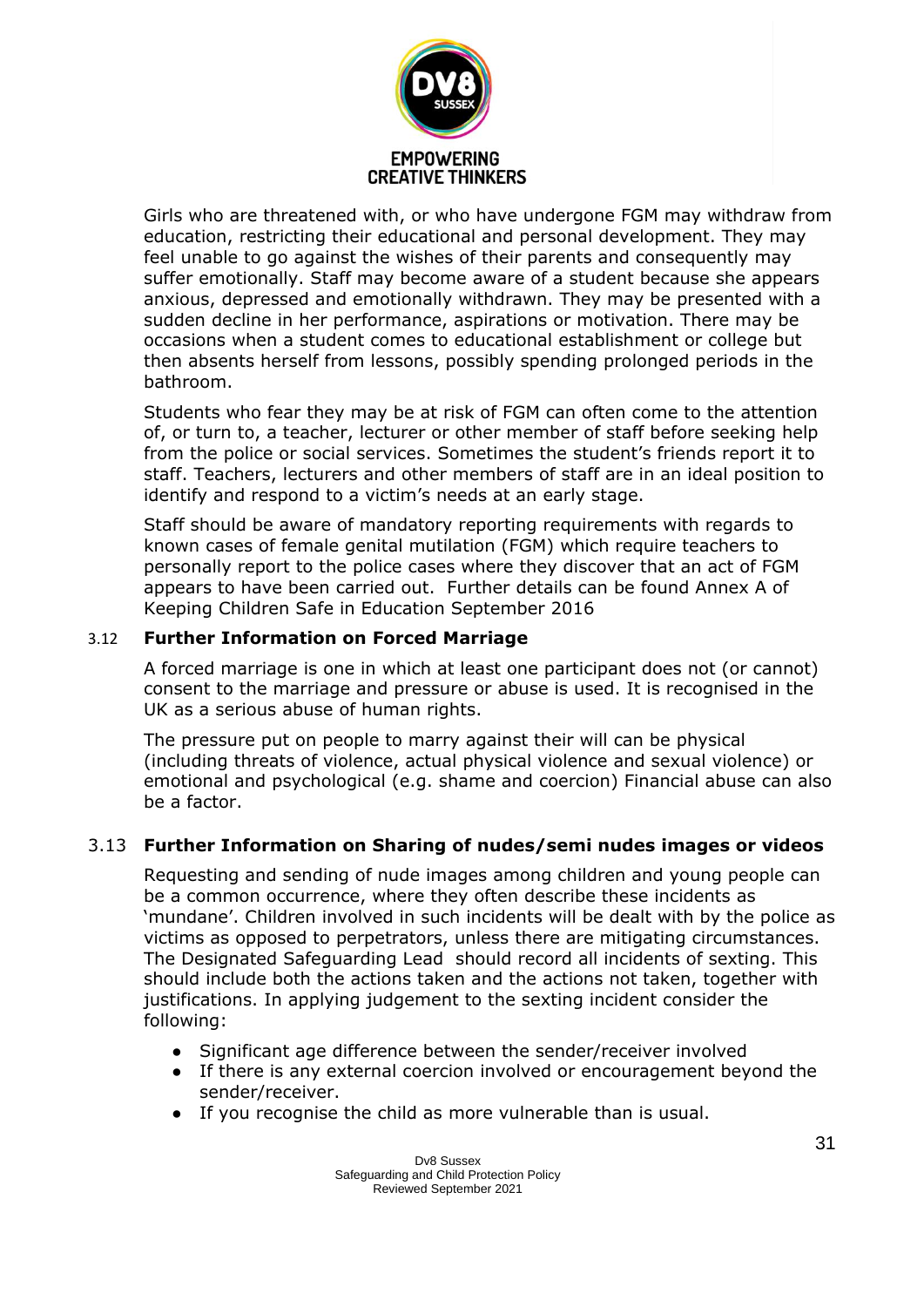

- If the image is of a severe or extreme nature.
- If the situation is not isolated and the image has been more widely distributed.
- If this is not the first time children have been involved in a sexting act
- If other knowledge of either the sender or recipient may add cause for concern.

If these characteristics present cause for concern then escalate or refer the incident. If not, manage the situation accordingly, recording details of the incident, action and resolution. See "Sexting in colleges and colleges: Responding to incidents and safeguarding young people" (published by UKCCIS) at

[https://assets.publishing.service.gov.uk/government/uploads/system/uploads/a](https://assets.publishing.service.gov.uk/government/uploads/system/uploads/attachment_data/file/609874/6_2939_SP_NCA_Sexting_In_Schools_FINAL_Update_Jan17.pdf) [ttachment\\_data/file/609874/6\\_2939\\_SP\\_NCA\\_Sexting\\_In\\_colleges\\_FINAL\\_Upd](https://assets.publishing.service.gov.uk/government/uploads/system/uploads/attachment_data/file/609874/6_2939_SP_NCA_Sexting_In_Schools_FINAL_Update_Jan17.pdf) [ate\\_Jan17.pdf](https://assets.publishing.service.gov.uk/government/uploads/system/uploads/attachment_data/file/609874/6_2939_SP_NCA_Sexting_In_Schools_FINAL_Update_Jan17.pdf)

## 3.14 **Further information on Private Fostering**

Parents and carers often fail to notify colleges about private fostering arrangements even though they are legally required to notify Children's Services. Often this is because they are unaware of the requirements. They believe that this is a private family arrangement which does not concern anybody else.

This lack of awareness means that many privately fostered children remain hidden and can be vulnerable, as in the case of Victoria Climbie who was a privately fostered child.

#### Private Fostering definition

Private fostering occurs when a child under 16 (or 18 if the child is disabled) is cared for and lives with an adult who is not a relative for 28 days or more. The following are considered to be relatives: a step parent (by marriage or civil partnership), grandparent, step grandparent, brother, sister, uncle or aunt.

Private fostering is a private arrangement made by the parent(s), (or those with parental responsibility) for someone to care for their child because they are unable to do so (permanently or temporarily). This may be due to a number of reasons such as parental ill health, a parent going abroad or in to prison, a child being bought to the UK to study English or the relationship between the child and parent has broken down.

college staff play an essential role in identifying privately fostered children. If you know a child is being privately fostered you should advise the parent/carer that they have a legal obligation to report the arrangement to Children Social Care at least six weeks before it happens or within 48 hours if the arrangement is current having been made in an emergency.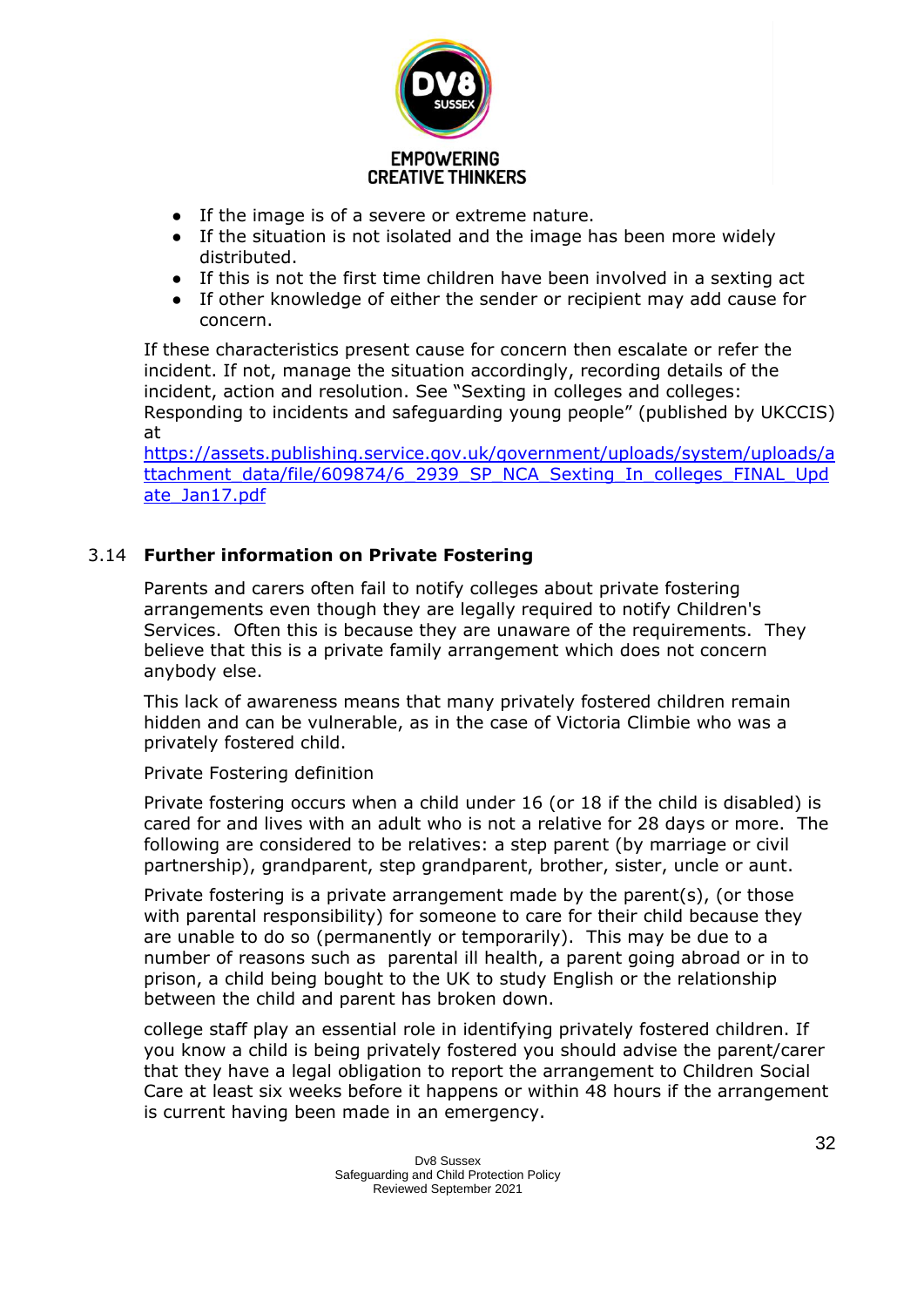

Alert your Designated Safeguarding Lead who will ensure this is followed up with Children Social Care and the arrangement is assessed, approved and monitored.

## **Recognition – What To Look For**

- 3.15 Staff members should refer to the detailed information about the categories of abuse and risk indicators in the *Pan-Sussex Child Protection and Safeguarding*  **Procedures** *Procedures Procedures Procedures Procedures Procedures*
- 3.16 In an abusive relationship, the child may:
	- appear frightened of their parent(s)
	- act in a way that is inappropriate to their age and development, although full account needs to be taken of different patterns of development and different ethnic groups
- 3.17 In an abusive relationship, the parent or carer may:
	- persistently avoid child health services and treatment of the child's illnesses
	- have unrealistic expectations of the child
	- frequently complain about or to the child and fail to provide attention or praise
	- be absent
	- be misusing substances
	- persistently refuse to allow access on home visits by professionals
	- be involved in domestic violence and abuse
	- be socially isolated
- 3.18 Serious case reviews have found that parental substance misuse, domestic abuse and mental health problems, sometimes referred to as the 'toxic trio', if they coexist in a family could mean significant risks to children. Problems can be compounded by poverty, frequent house moves or eviction.
- 3.19 Staff should be aware that children with special educational needs and disabilities can face additional safeguarding challenges including:
	- assumptions that indicators of possible abuse such as behaviour, mood and injury relate to the child's disability
	- children with special educational needs and disabilities are particularly vulnerable to bullying and often show no outward signs
	- communication issues can be a barrier to effective safeguarding

#### 4 **Peer on Peer Abuse – Managing Allegations of Abuse Made Against Other Children**

4.1 At our college we believe that all children have a right to attend and learn in a safe environment. Children should be free from harm by adults and other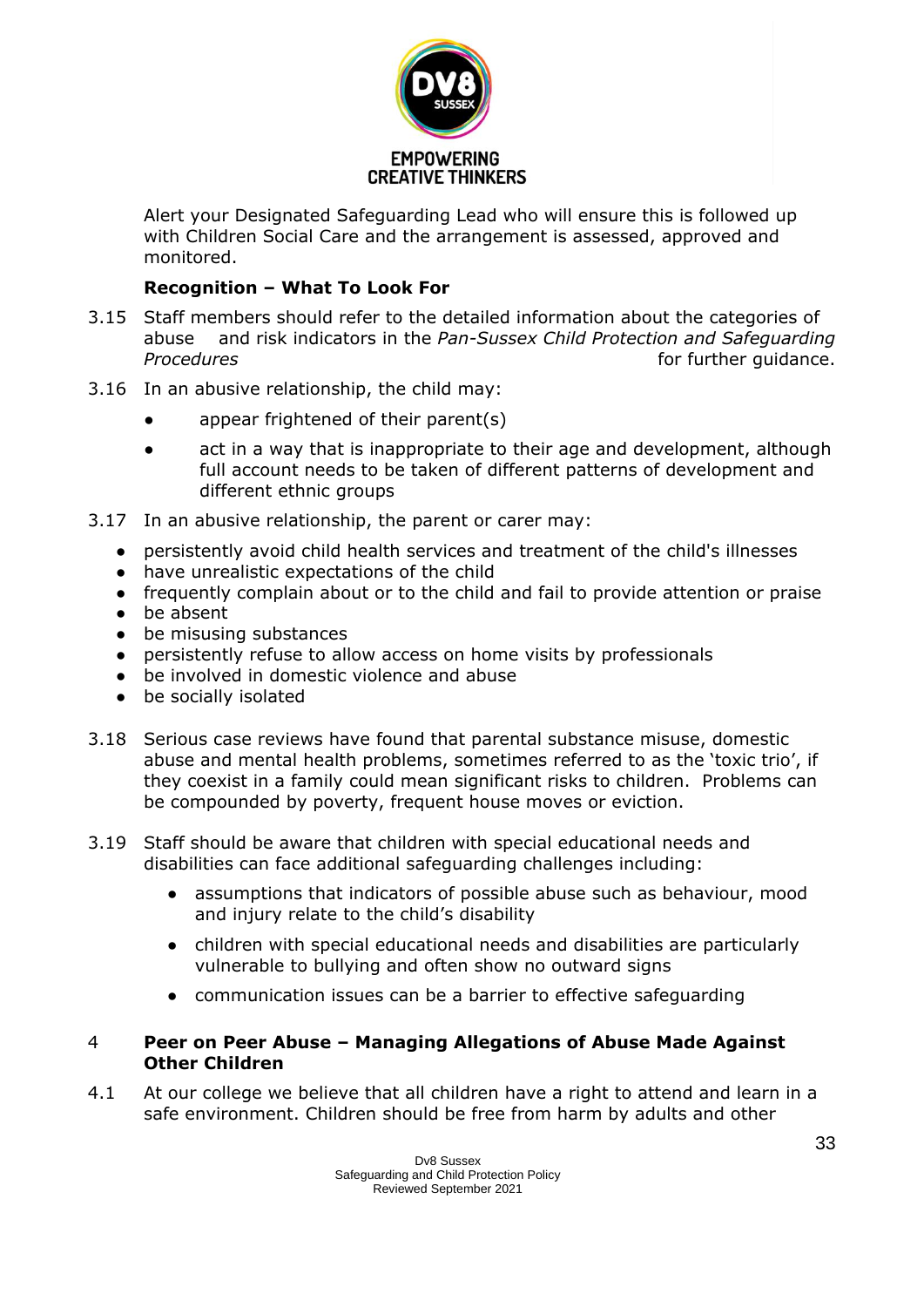

students. We recognise that some students will sometimes negatively affect the learning and wellbeing of others and their behaviour will be dealt with under the college's Behaviour Policy or Anti-Bullying Policy when appropriate.

We are mindful of the need to follow published guidance and to seek advice and support from other professionals when appropriate. We will report directly to police when guidance indicates that a criminal offence may have been committed.

## 4.2 **Peer-on-Peer Safeguarding allegations**

It is important to remember that Peer-on-Peer Abuse does not occur in a vacuum. It occurs in a society where there are structures and norms that shape young people's views, experiences and behaviours, as well as responses to them. Consequently there are different issues of gender that will need to be considered when responding to allegations made against students by others in the college, which are of a safeguarding nature. Safeguarding issues raised in this way may include physical abuse, emotional abuse, sexual abuse and sexual exploitation. It is likely that to be considered a safeguarding allegation against a student, some of the following features will be found.

The allegation:

- is made against an older student and refers to their behaviour towards a younger student or a more vulnerable student
- is of a serious nature, possibly including a criminal offence
- raises risk factors for other students in the college
- indicates that other students may have been affected by this student
- indicates that young people outside the college may be affected by this student

## 4.3 **Examples of safeguarding issues against a student could include:**

- Physical Abuse
- violence, particularly pre-planned
- forcing others to use drugs or alcohol
- Emotional Abuse
- blackmail or extortion
- threats and intimidation
- Sexual Abuse
- Indecent exposure, indecent touching or serious sexual assaults
- Forcing others to watch pornography or take part in sexting
- Sexual Exploitation
- Encouraging other children to attend inappropriate parties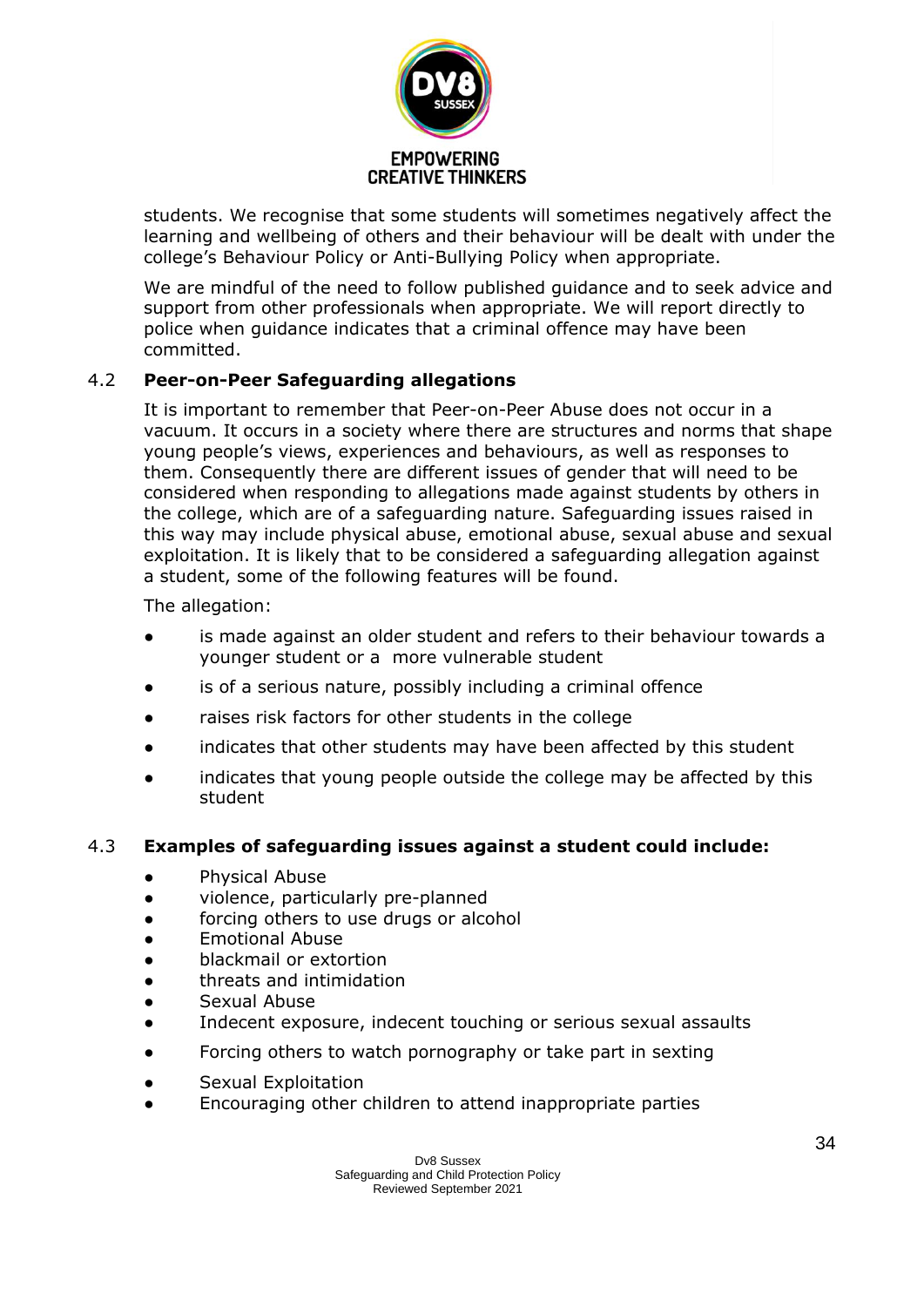

Photographing or videoing other children performing indecent acts

In areas where gangs are prevalent, older students may attempt to recruit younger students using any or all of the above methods. Young people suffering from sexual exploitation themselves may be forced to recruit other young people under threat of violence.

#### 4.4 **Minimising the risk of safeguarding concerns towards students from other students**

We will provide a developmentally appropriate PSHE syllabus which develops students' understanding of acceptable behaviour and keeping themselves safe.

Have systems in place for any student to raise concerns with staff, knowing they will be listened to, believed and valued.

Deliver targeted work on assertiveness and keeping safe to those students identified as being at risk.

On occasion, some students will present a safeguarding risk to other students. The college should be informed that the young person raises safeguarding concerns, for example, they are coming back into college following a period in custody or they have experienced serious abuse themselves.

These students will need an individual risk assessment and risk reduction plan to ensure that other students are kept safe and they themselves are not laid open to malicious allegations. There is a need to balance the tension between privacy and safeguarding.

#### 4.5 **What to do**

The initial response to a report from a child is important. It is essential that all victims are reassured that they are being taken seriously and that they will be supported and kept safe. A victim should never be given the impression that they are creating a problem by reporting abuse. Nor should a victim ever be made to feel ashamed for making a report.

If staff have a concern about a child or a child makes a report to them, they should follow the college's safeguarding referral process and if appropriate, SHAV Procedure. As is always the case, if staff are in any doubt as to what to do they should speak to the designated safeguarding lead (or a deputy).

The Designated Safeguarding Lead should make a referral to the Front Door For Families, as appropriate. If the allegation indicates a potential criminal offence has taken place, the police should be contacted at the earliest opportunity and advice sought from them on appropriate follow-up in college. Unless other professionals advise otherwise the college will inform parents (of both the student being complained about and the alleged victim).

#### 5 **Children's Services Threshold Document**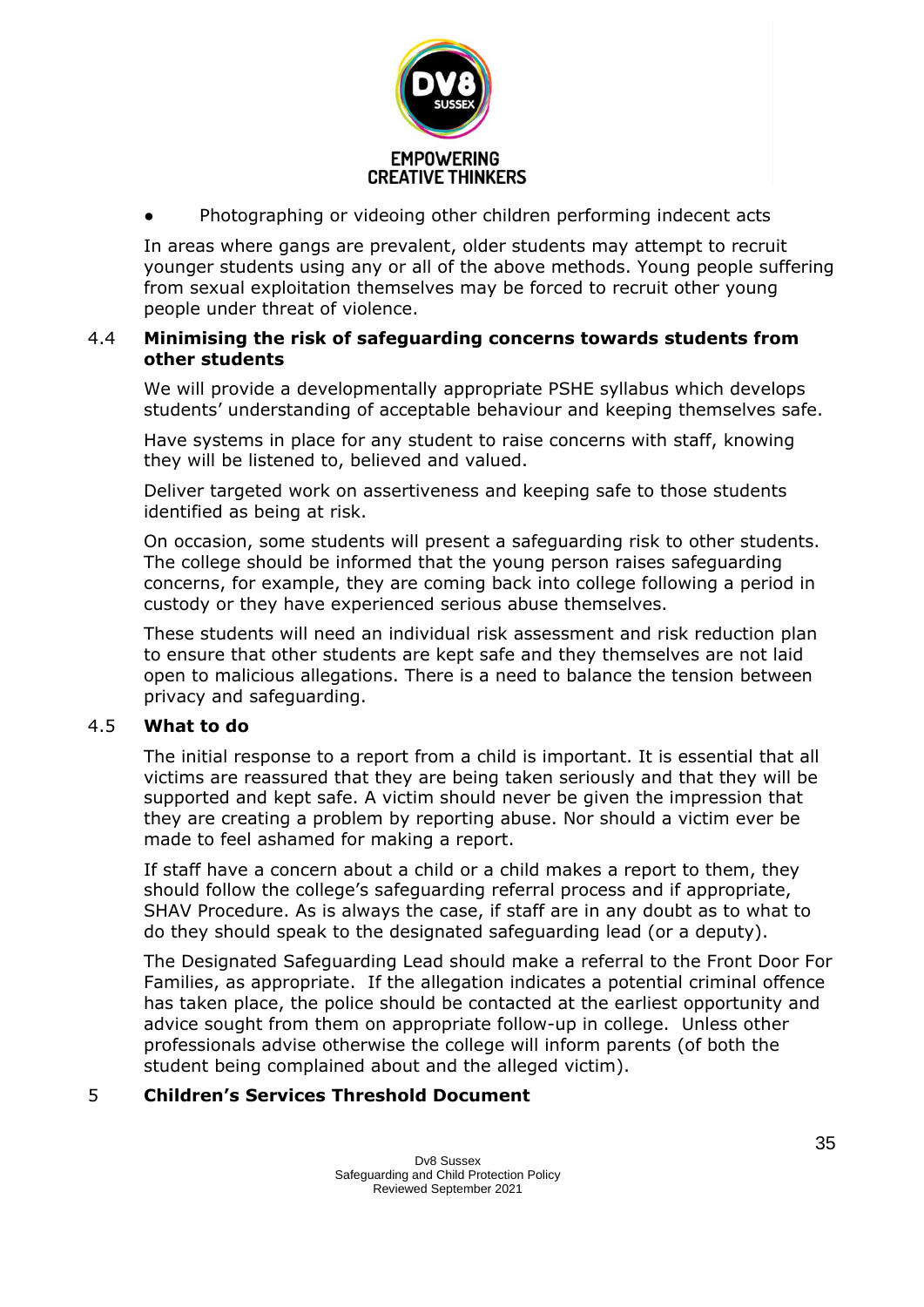

- 5.1 The Children's Services Threshold Document has been developed so that everyone working with children in Brighton and Hove has a common language for understanding the needs and risks surrounding children and their families.
- 5.2 For example, if the college has concerns about a child and needs advice or support from the Front Door For Families, they will use the Threshold Document as a guide to understand the college's concerns and provide advice about what to do or to decide whether the child and family need social care involvement. The Threshold Document does not replace professional judgement, but it is intended to support decision-making and discussions between services and practitioners.
- 5.3 It is important that staff members are familiar with the Threshold Document, which can be accessed at <https://www.brightonandhovesafeguarding.org.uk/threshold-framework/>

or downloadable poster [https://www.bhscp.org.uk/wp](https://www.bhscp.org.uk/wp-content/uploads/sites/3/2019/11/Threshold-Framework-Poster-a3.pdf)[content/uploads/sites/3/2019/11/Threshold-Framework-Poster-a3.pdf](https://www.bhscp.org.uk/wp-content/uploads/sites/3/2019/11/Threshold-Framework-Poster-a3.pdf)

- 5.4 The Threshold Document shows that a child's or family's additional needs can be on a range from none to very high, and that needs can shift from early help to child protection and back to preventative early help. It covers children whose needs are increasing as well as children whose needs are decreasing after Children's Social Work Services involvement. The Threshold Document will help practitioners to identify the right level of support for the child in the least intrusive way while keeping the child safe.
- 5.5 The Threshold Document identifies four levels of need.

## **Level 1:**

- children who are achieving expected outcomes
- their needs are met by their parents and by accessing universal services such as health and education
- they do not have additional needs

## **Level 2:**

- children with additional needs
- parents need professional support or guidance to help them meet their children's needs
- extra support can usually be provided by agencies that already know the family, e.g. their pre-college, college or college or NHS community services such as Health Visiting

## **Level 3:**

children with multiple and complex needs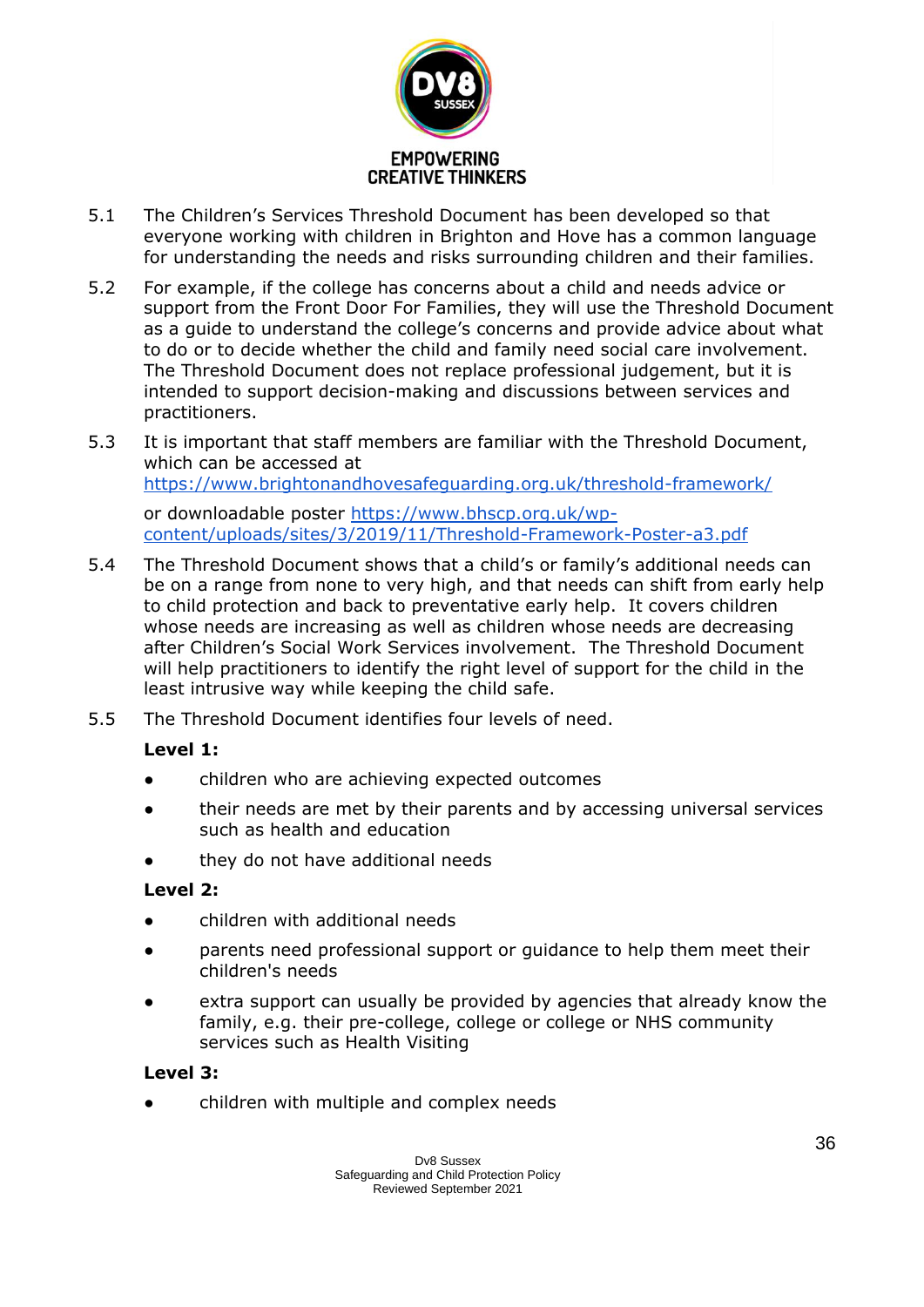

- children and parents need targeted early help or specialist services to meet the children's needs
- needs are met through multi-agency support and the use of Early Help Plans

## **Level 4:**

- children with acute needs, including those in need of protection
- children and parents need multi-agency responses which include specialist intervention from Children's Social Work Services through the family assessment process
- 5.6 By referring to the Threshold Document, the college can identify when assessment and support for a child and family need 'stepping up' to a referral to Social Work Services and when the needs of a child and their family have been reduced enough for them to be 'stepped down' to early help services.

## **Discussing Concerns with the Family and the Child – Advice for the DSL**

- 5.7 In general, you should always discuss any concerns the college may have with the child's parents. They need to know that you are worried about their child. However, you should not discuss your concerns if you believe that this would place the child at greater risk or lead to loss of evidence for a police investigation.
- 5.8 **If you make a decision not to discuss your concerns with the child's parents or carers** this must be recorded in the child's child protection file with a full explanation for your decision.
- 5.9 **It is important to consider the child's wishes and feelings**, if age appropriate, as part of planning what action to take in relation to concerns about their welfare.
- 5.10 When talking to children, you should take account of their age, understanding and preferred language, which may not be English. It is also important to consider how a disabled child may need support in communicating.
- 5.11 How you talk to a child will also depend on the substance and seriousness of the concerns. You may need to seek advice from the Front Door For Families or the police to ensure that neither the safety of the child nor any subsequent investigation is jeopardised.
- 5.12 If concerns have arisen as a result of information given by a child, it is important to reassure the child but not to promise confidentiality.
- 5.13 **It is expected that you discuss your concerns with the parents before making a referral to the Front Door For Families, unless you consider that this would place the child at increased risk of significant harm**.
- 5.14 Parents will ultimately be made aware of which organisation made the referral.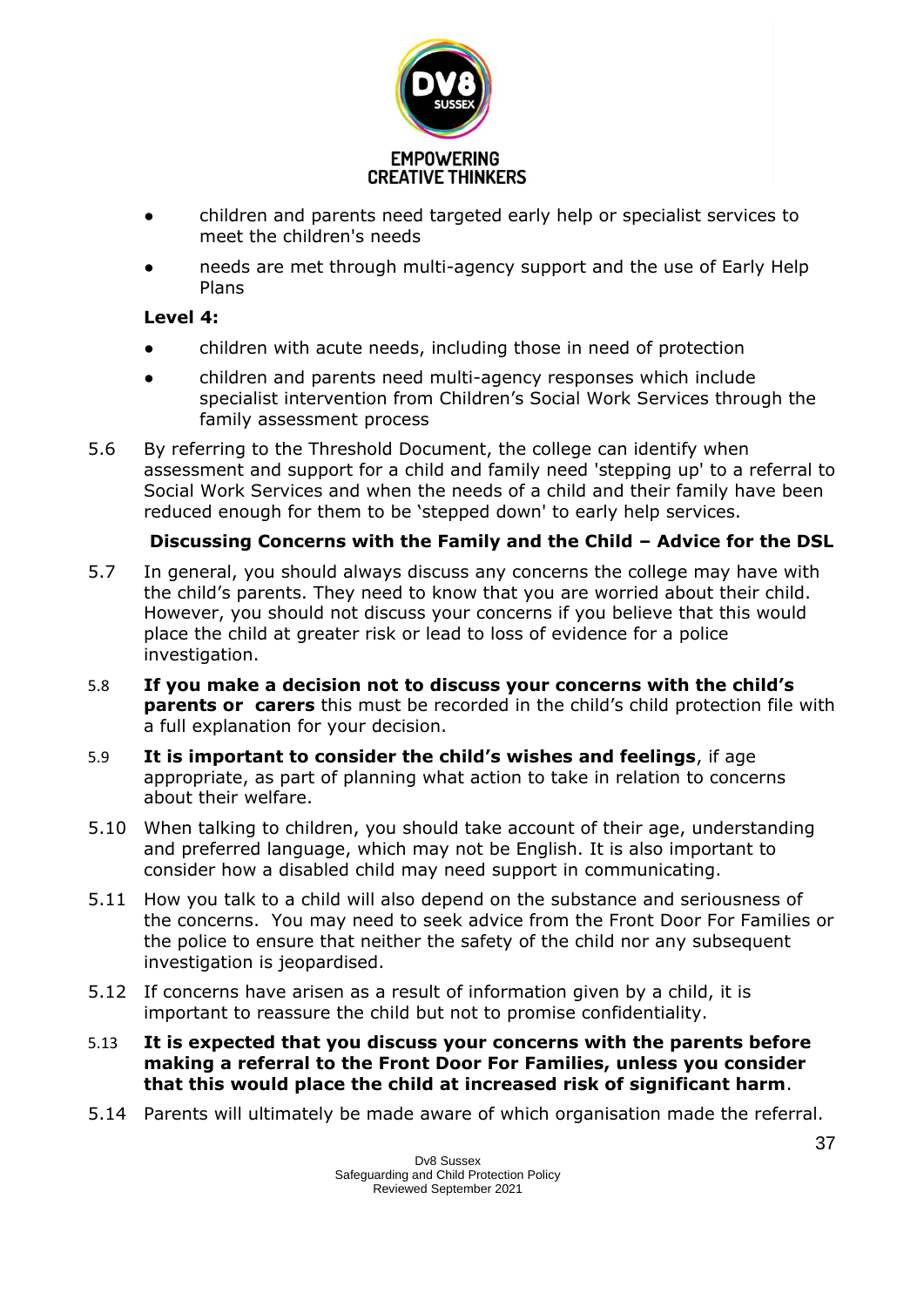

## 6 **Early Help for Children and Families**

- 6.1 Most parents can look after their children without the need of help other than from their family or friends. However, some parents may need additional help from our college or other services such as the NHS. Providing help early is more effective in promoting the welfare of children than reacting later.
- 6.2 Our college will work together with other agencies to provide a coordinated offer of early help, in line with *Working Together to Safeguard Children July 2018* and local guidance, to any child who needs it.
- 6.3 We will pool our knowledge within the college and with other agencies about which families or children need additional support in a range of ways so that we can work out how best to help them. We will use the Threshold Document to identify what level of need the child or their family has.
- 6.4 We will work closely with targeted early help services, via the Front Door For Families, and Children's Social Work Services if we feel families need more support and input, or children are at risk of harm, and we will continue to provide support if other services are also needed.
- 6.5 Early help support is accessed by making a referral to the Front Door For Families. Consent for this will need to be gained from the family first.
- 6.6 Our college will work with other services in early help planning and coordination of interventions to meet young peoples and families.

## 7 **Children's Services Responses to Concerns About A Child**

- 7.1 Once Children's Social Work Services has accepted our referral as needing a social-care-led response (Level 4 of the Threshold Document), a senior social work practitioner and their manager will evaluate the concerns to identify the sources and levels of risk and to agree what protective action may be necessary.
- 7.2 The evaluation of concerns and risks involve deciding whether:
	- the child needs immediate protection and urgent action is necessary; or
	- the child is suffering, or at risk of suffering, significant harm and enquiries need to be made under section 47 of the Children Act 1989; or
	- the child is in need and should be assessed under section 17 of the Children Act 1989.
- 7.3 We will cooperate with Children's Social Work Services and the police in any emergency action they take using their legal powers for immediate protection of the child. This may involve removing the child from their home.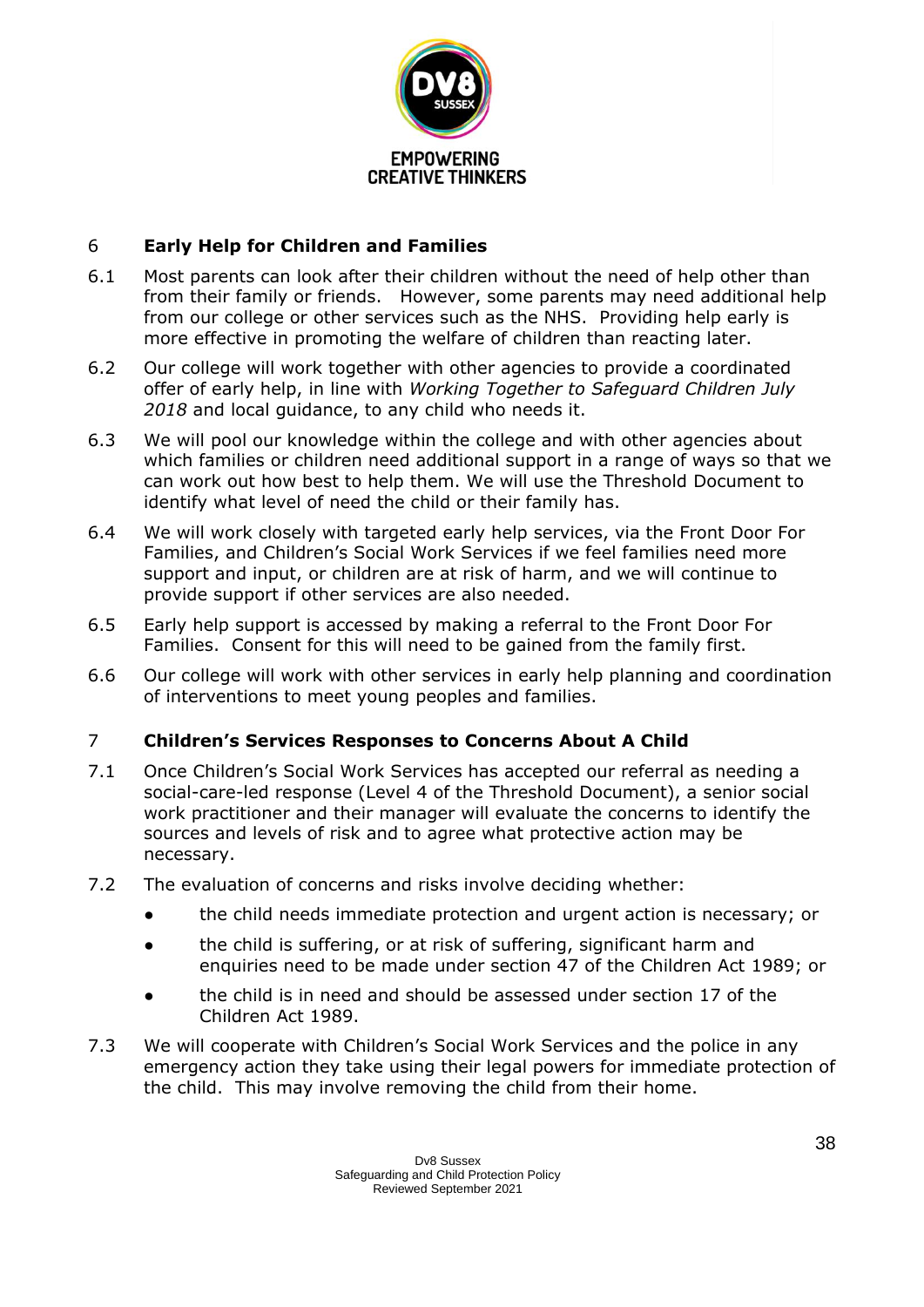

- 7.4 We will participate in any multi-agency discussions (strategy discussions), if invited to do so, and share information about the child and their family to plan the response to concerns.
- 7.5 We will share information about the child and their family for section 47 enquiries and family assessments undertaken by Children's Social Work Services.
- 7.6 We will ensure that a relevant staff member participates in all initial and review child protection conferences, if we are invited to attend. The staff member will work together with other agencies to discuss the need for and agree to an outcome-focused child protection plan and will ensure that the child's wishes and views are considered in their own right in planning.
- 7.7 If we are members of the core group to implement a child protection plan, we will ensure a relevant staff member participates in all core group meetings.
- 7.8 We will ensure that we complete all actions allocated to us as part of the outcome-focused plan, whether a child protection plan or a family support plan, in a timely way.
- 7.9 We will continue to monitor children once their plans are ended to ensure that they are supported and kept safe.

#### 8 **Information Sharing and Consent**

- 8.1 It is essential that people working with children can confidently share information as part of their day-to-day work. This is necessary not only to safeguard and protect children from harm but also to work together to support families to improve outcomes for all.
- 8.2 The college may have to share information about parents or carers, such as their medical history, disability or substance misuse issues, for investigations of child abuse carried out by Children's Social Work Services.
- 8.3 We will proactively seek out information as well as sharing it. This means checking with other professionals whether they have information that helps us to be as well informed as possible when working to support children.
- 8.4 The Data Protection Act 1998 and the General Data Protection Regulation are not a barrier to sharing information. It is there to ensure that personal information is managed in a sensible way and that a balance is struck between a person's privacy and public protection.
- 8.5 We should be sharing any concerns we have with parents at an early stage, unless this would put a child at greater risk or compromise an investigation. Parents need to know what our responsibilities are for safeguarding and protecting children and that this involves sharing information about them with other professionals.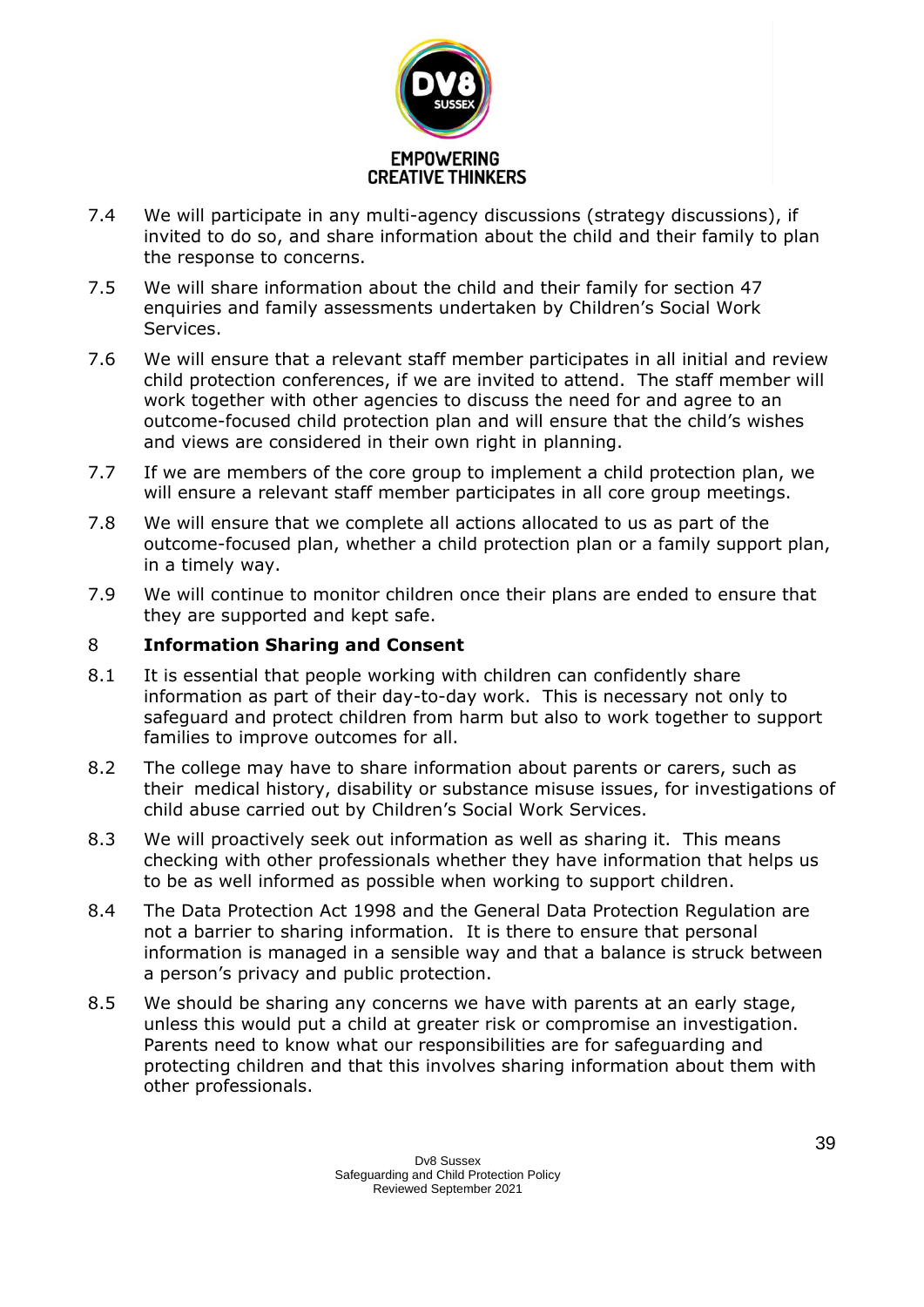

- 8.6 Be clear about the purpose of sharing confidential information and only share as much as you need to achieve your purpose.
- 8.7 Try to get consent from parents (or the child, if they have sufficient understanding) to share information, if possible. However, **you do not need consent if you have serious concerns about a child's safety and wellbeing.**
- 8.8 **Consent is not necessary** in cases where Children's Social Work Services are making child protection enquiries under section 47 of the Children Act 1989. Information needs to be shared with Children's Social Work Services; staff members must make sure to record what information has been shared.
- 8.9 **Consent is necessary** for:
	- Children's Social Work Services investigations or assessments of concerns under section 17 of the Children Act 1989. Children's Social Care will assume that we have obtained consent from the parents to share information unless we make them aware that there is a specific issue about consent. This must be discussed with a social worker at the Front Door For Families.
	- Early Help Assessments. Assessments are undertaken with the agreement of the child and their parents or carers.
- 8.10 If you are in any doubt about the need for seeking consent, get advice from the Designated Safeguarding Lead.
- 8.11 Keep a record of your decision to share information, with or without consent, and the reasons for it. Remember also that it is just as important to keep a record of why you decided not to share information as why you did so.

## 9 **Record Keeping**

- 9.1 Good record keeping is an important part of the college's accountability to children and their families and will help us in meeting our key responsibility to respond appropriately to welfare concerns about children.
- 9.2 Records should be factual, accurate, relevant, up to date and auditable. Where opinions are included this must be made clear. Where people are referred to they should be identified clearly by role. Records should support monitoring, risk assessment and planning for children and enable informed and timely decisions about appropriate action to take.
- 9.3 The Designated Safeguarding Lead will ensure that records are maintained appropriately for children with safeguarding concerns and that stand-alone files are created and maintained in line with requirements of the above guidance.

## 10 **Professional Challenge and Disagreements**